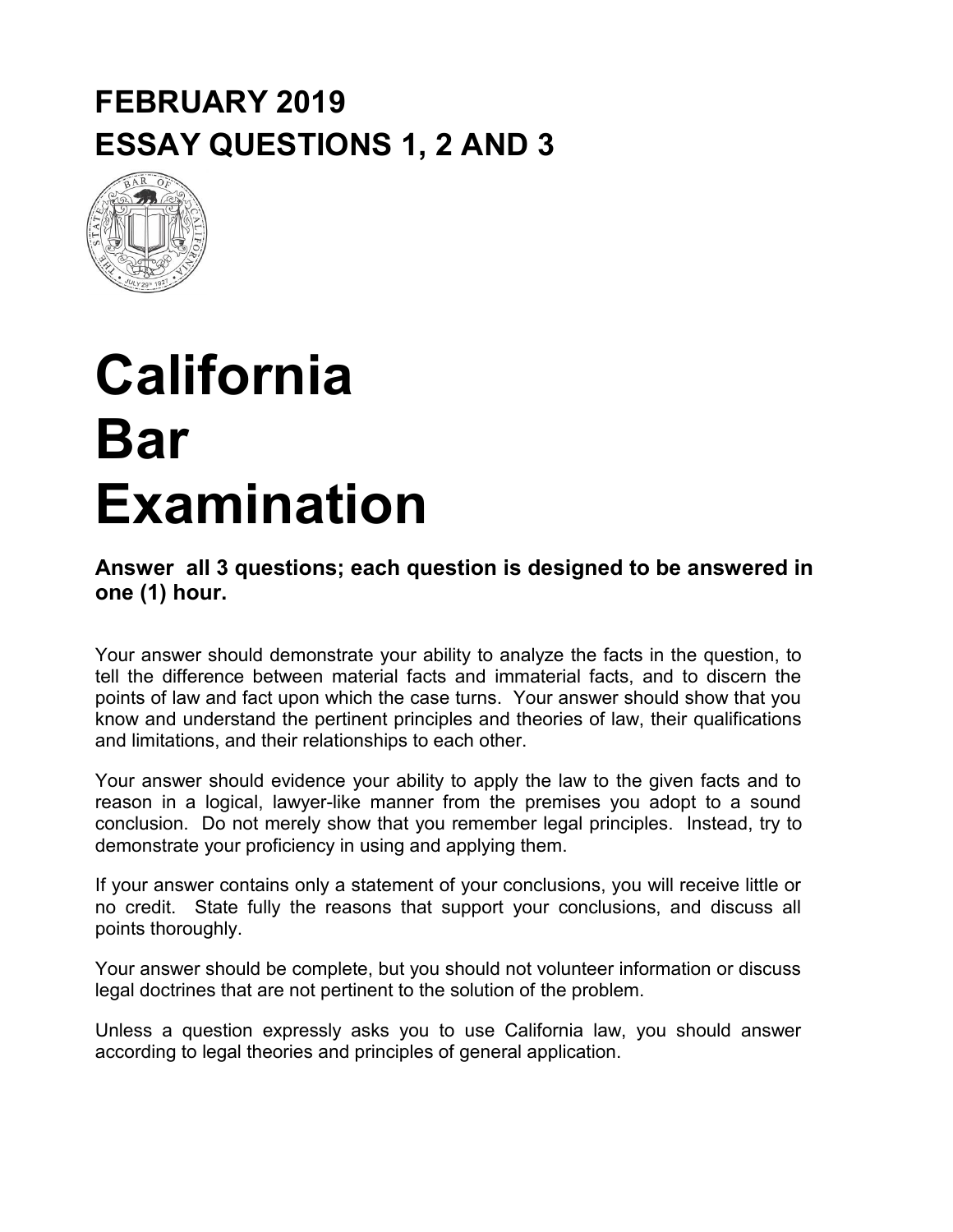In 2006, while Hank and Wendy were married and living in State X, a non-community property state, they purchased a house in State X and a condominium in California with money from Hank's salary. Hank took title to both the house and the condominium in his name alone.

In 2008, Hank executed a will leaving whatever he might own at death to Wendy. As allowed by State X law, only one witness signed the will.

In 2016, Hank and Wendy retired and moved to California. Hank conveyed the condominium to himself and to Sid, his son from a prior marriage, as joint tenants with right of survivorship, doing so as a gift to Sid. Hank then put \$100,000 he obtained from an inheritance into a valid revocable trust, the income to be paid to him for life, then to Wendy for life, remainder to Sid.

In 2017, as a result of a skiing injury, Hank lost all mental capacity and was on the verge of death. In accordance with Hank's prior wishes, Sid was appointed as Hank's conservator. Sid prepared a codicil to Hank's will, giving a one-half interest in the State X house to Hank's best friend, Bill. Sid signed the codicil as conservator, and had it properly witnessed.

In 2018, Hank died. Sid found that Hank owed various creditors more than the value of the State X house and California condominium combined.

- 1. What rights, if any, do Wendy and Sid have in the California condominium? Discuss. Answer according to California law.
- 2. What rights, if any, do Wendy and Bill have in the State X house? Discuss. Answer according to California law.
- 3. Will Hank's creditors be able to reach the assets in the trust? Discuss.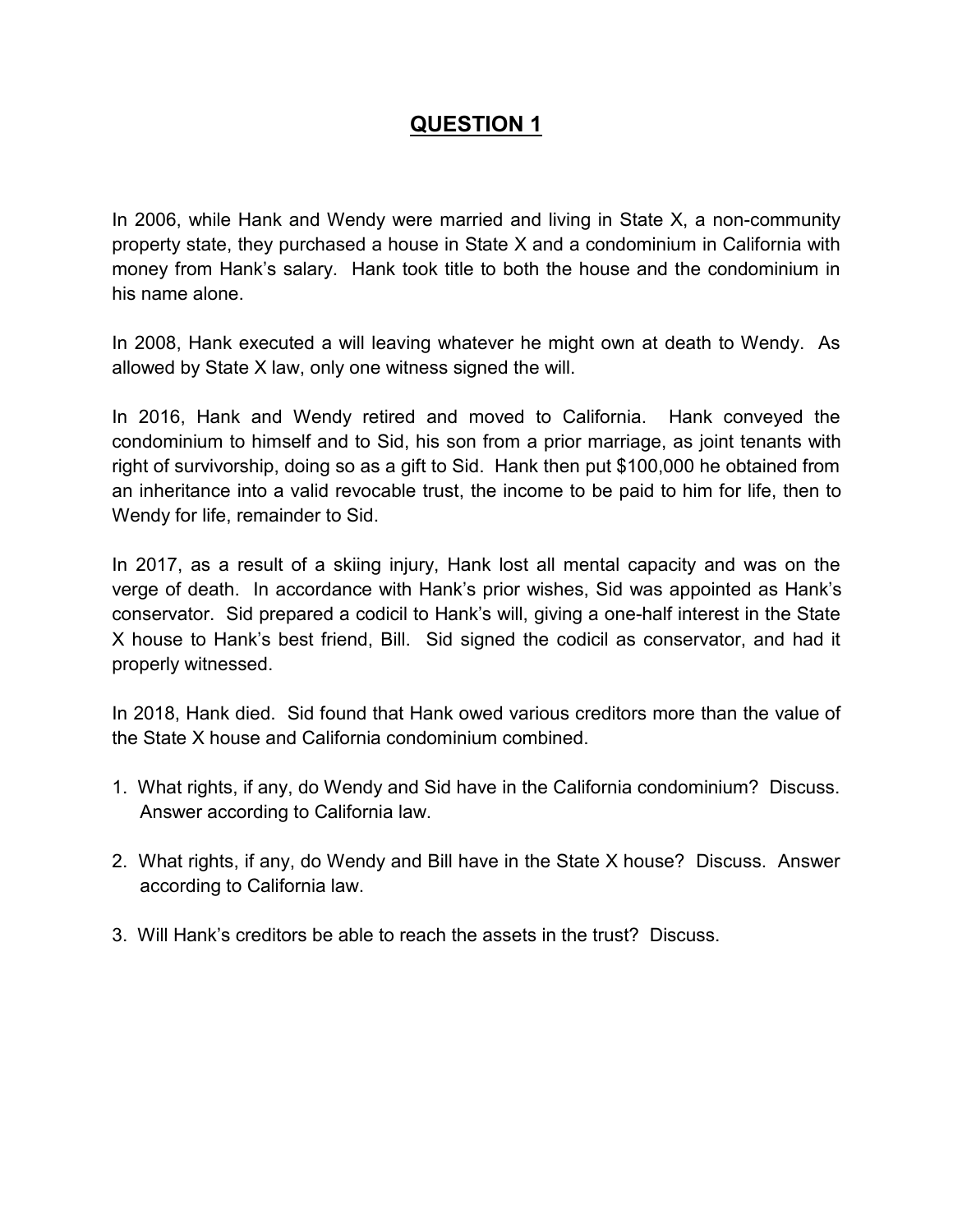Dan, a dog breeder, had some eight-week-old puppies to sell. Bob and Carol went to his house to look at them. Dan invited them into the living room where the puppies were located and said, "Whatever you do, don't go into the room at the end of the hall." As they were examining the puppies, the largest puppy, without warning, gave Carol a nasty bite on her hand. Dan told Bob to go to the bathroom near the end of the hall to retrieve some bandages.

Forgetting Dan's earlier admonition, Bob opened the door at the end of the hall, thinking it was the bathroom, and entered a darkened room where Dan kept an enormous pet chimpanzee. The chimpanzee jumped between Bob and the door, beat its chest and made menacing hoots. Frightened, Bob stood still.

In attending to Carol's bite, Dan mistakenly grabbed a bottle of heavy-duty solvent, thinking it was a bottle of antiseptic. When Dan rubbed its contents into Carol's wound, she began to scream and shout in pain. Hearing Carol's cries, Bob barged past the chimpanzee, which gave him a deep gash to his head as he passed. Shaken and sore from their injuries, Bob and Carol fled Dan's house.

Bob and Carol filed a lawsuit against Dan to recover for their injuries.

- 1. What claims may Carol reasonably raise against Dan, what arguments may Dan reasonably make, and what is the likely outcome? Discuss.
- 2. What claims may Bob reasonably raise against Dan, what arguments may Dan reasonably make, and what is the likely outcome? Discuss.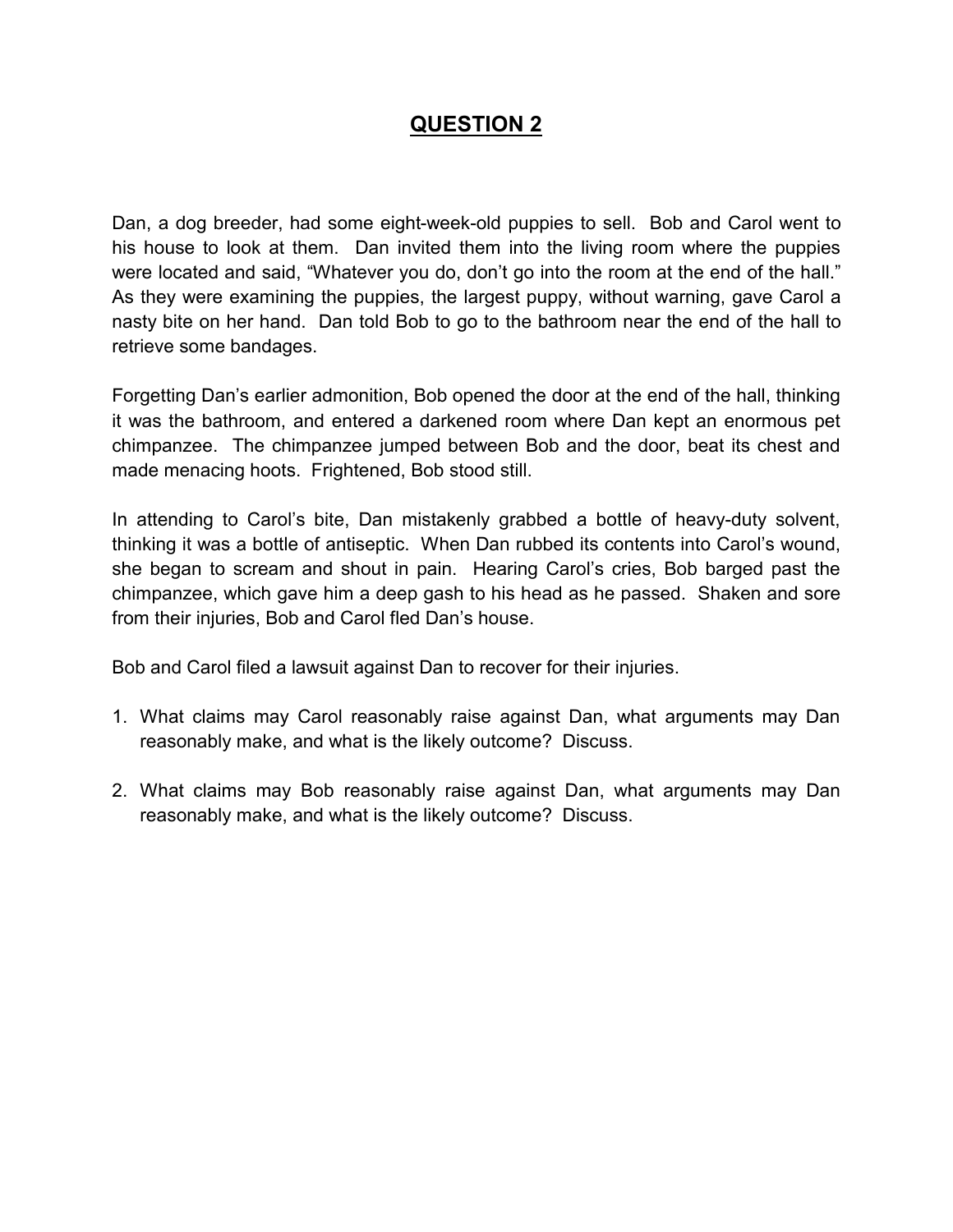Lois rented a furnished apartment in her building to Tammy, a medical student, for nine months, beginning June 1. Tammy prepaid the first month's rent. When Tammy arrived at the apartment on June 1, Ralph, the prior tenant, was still there despite the fact Ralph's rental term had ended on May 15. Tammy complained to Lois and Lois was able to evict Ralph by June 15. Tammy took possession of the apartment on June 16.

The apartment above Tammy's was occupied by Coco, a member of an up-and-coming band, The Gyrations. The band's daily rehearsals interfered with Tammy's studies so much that she complained repeatedly to Lois about the continuing noise. On July 15, The Gyrations were arrested at Coco's apartment for disturbing the peace. After that Tammy was spared the noise from rehearsals.

Beginning July 16, the shower in Tammy's apartment delivered only cold water. Tammy complained, and Lois promptly hired a plumber to fix the problem. The repair only worked for a week. Tammy was too busy with her studies to tell Lois.

On August 30, Tammy's stove in her apartment stopped working. On August 31, Tammy, disgusted with all these events, knocked on Lois's door, gave the key to Lois, and said, "This place is a zoo; I wouldn't live here if you paid me!" Lois took the key and said, "Sure, okay, if that's how you feel." Tammy stopped paying rent and never returned to the apartment.

Lois commenced a lawsuit against Tammy for breach of her lease and special damages for past due and prospective rent.

What arguments may Lois reasonably raise in support of her lawsuit, what counterclaims and defenses may Tammy reasonably assert, and what is the likely outcome? Discuss.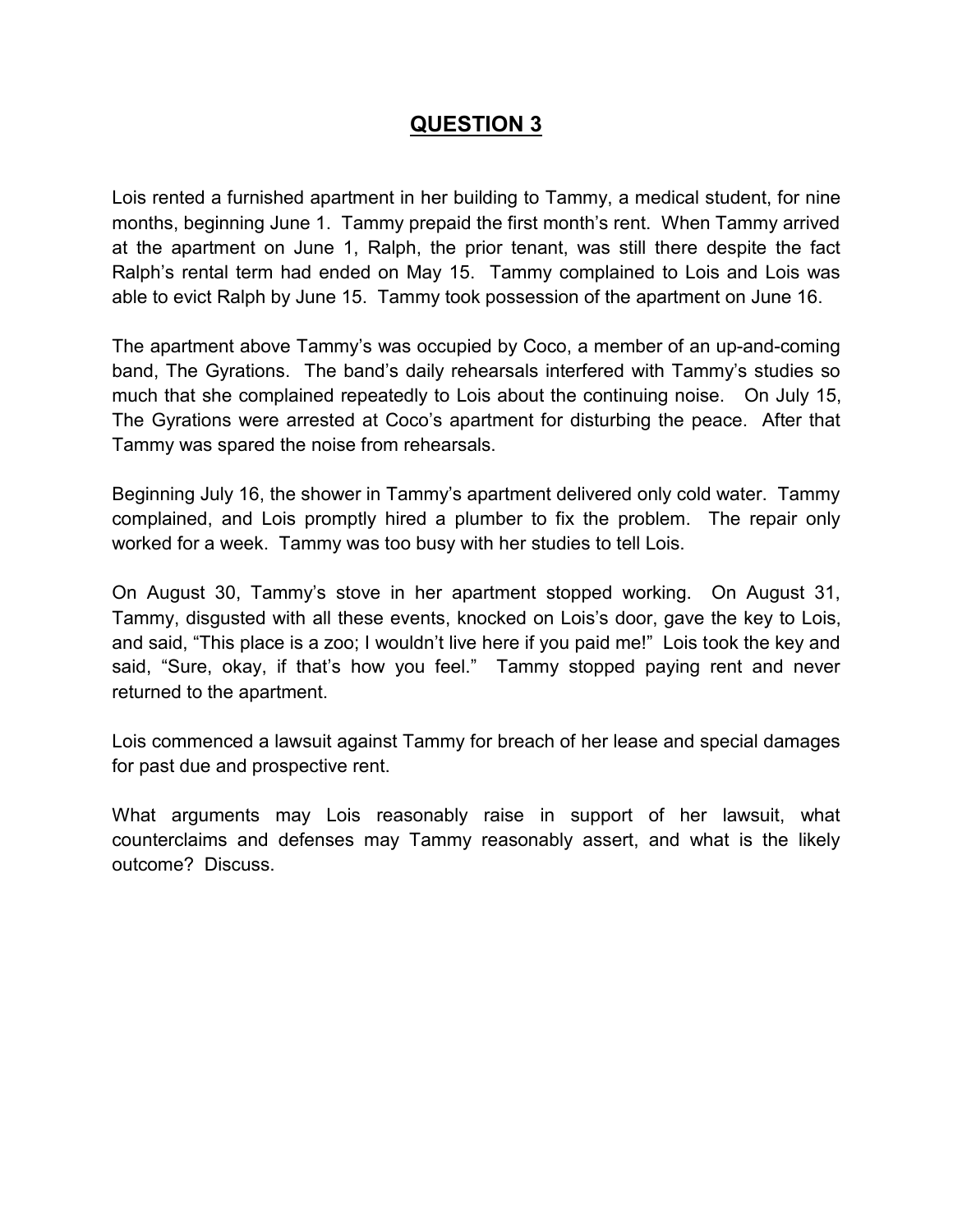## **FEBRUARY 2019 ESSAY QUESTIONS 4 AND 5**



## **California Bar Examination**

**Answer both questions; each question is designed to be answered in one (1) hour. Also included in this session is a Performance Test question, comprised of two separate booklets, and designed to be answered in 90 minutes.**

Your answer should demonstrate your ability to analyze the facts in the question, to tell the difference between material facts and immaterial facts, and to discern the points of law and fact upon which the case turns. Your answer should show that you know and understand the pertinent principles and theories of law, their qualifications and limitations, and their relationships to each other.

Your answer should evidence your ability to apply the law to the given facts and to reason in a logical, lawyer-like manner from the premises you adopt to a sound conclusion. Do not merely show that you remember legal principles. Instead, try to demonstrate your proficiency in using and applying them.

If your answer contains only a statement of your conclusions, you will receive little or no credit. State fully the reasons that support your conclusions, and discuss all points thoroughly. Your answer should be complete, but you should not volunteer information or discuss legal doctrines that are not pertinent to the solution of the problem. Unless a question expressly asks you to use California law, you should answer according to legal theories and principles of general application.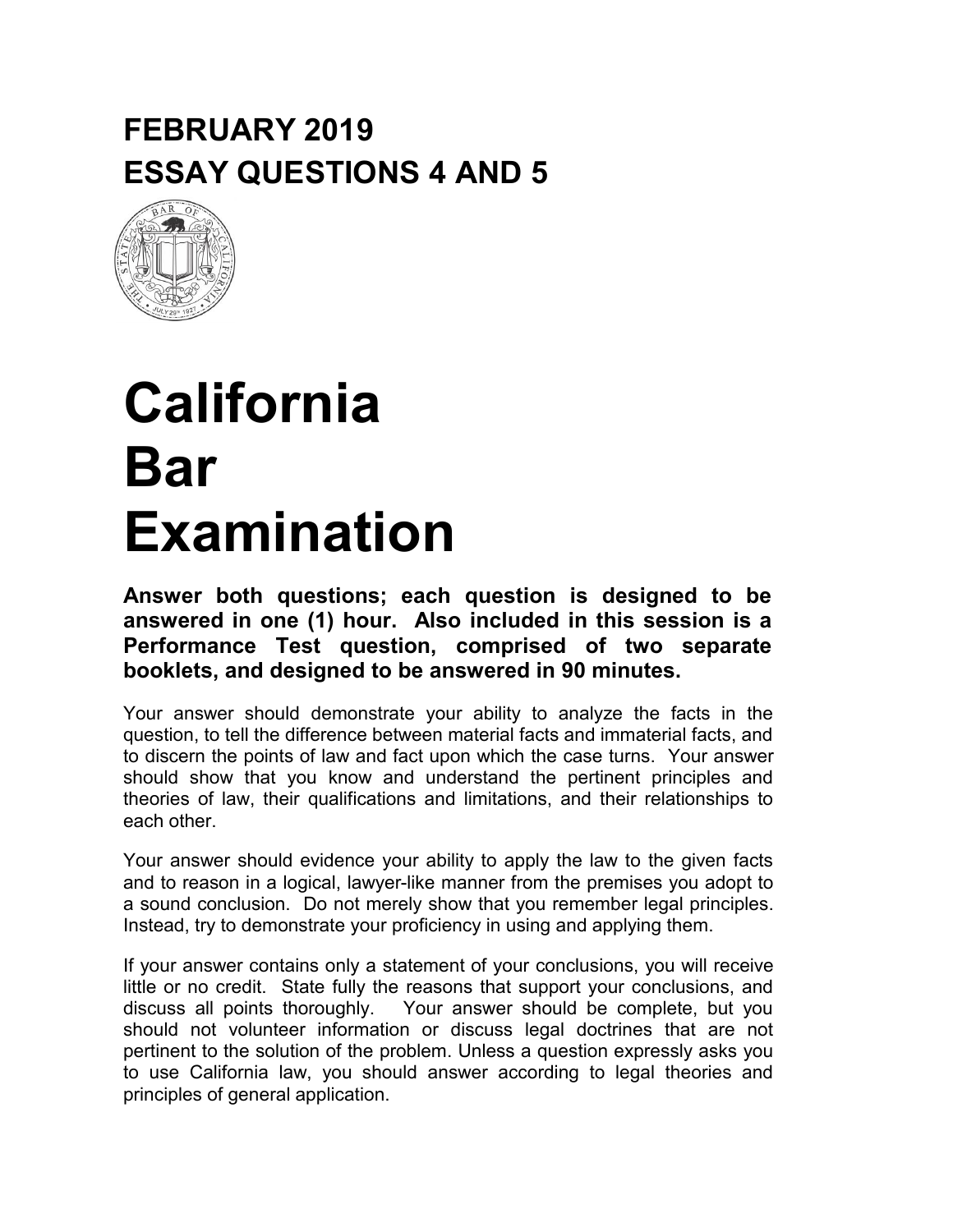Dave is domiciled and owns a house in California on the state line adjacent to Petra's house in Nevada. Petra is domiciled in Nevada.

Dave installed a large rainwater tank near the property line, which leaked. One day, the water tank fell over onto Petra's property, landing on her retaining wall, which buckled. Petra sued Dave for negligence in federal court seeking \$100,000 to replace the retaining wall, claiming it failed because the water tank, weakened by leaks, landed on it.

At the jury trial, Petra testified that she had complained to Dave several times over the prior decade that the water tank leaked and that he had done nothing. She also testified that the retaining wall was only a couple of years old.

Petra then called Walt, a water tank repairman, who testified that when he repaired Dave's water tank after it fell over, Dave instructed him to caulk all the joints so that it wouldn't leak. Petra rested her case.

Dave called Gwen, Petra's gardener, who testified that she had met with Petra the day before the water tank fell and, while they inspected the retaining wall at issue, she saw it was old and had structural cracks that could cause it to fail, pointed this out to Petra, and told her that it would cost at least \$100,000 to replace it. Gwen testified that Petra had replied, "You're right. It's at least 30 years old."

The jury returned a verdict in favor of Petra and awarded her \$20,000 in damages. Dave filed a motion to dismiss based on lack of subject matter jurisdiction, which was denied. Dave properly appealed the verdict.

Assume all appropriate objections and motions were timely made.

- 1. Should the court have admitted:
	- A. Petra's testimony about her complaints to Dave about the leaks? Discuss.
	- B. Walt's testimony that Dave instructed him to caulk all the joints so that the water tank wouldn't leak? Discuss.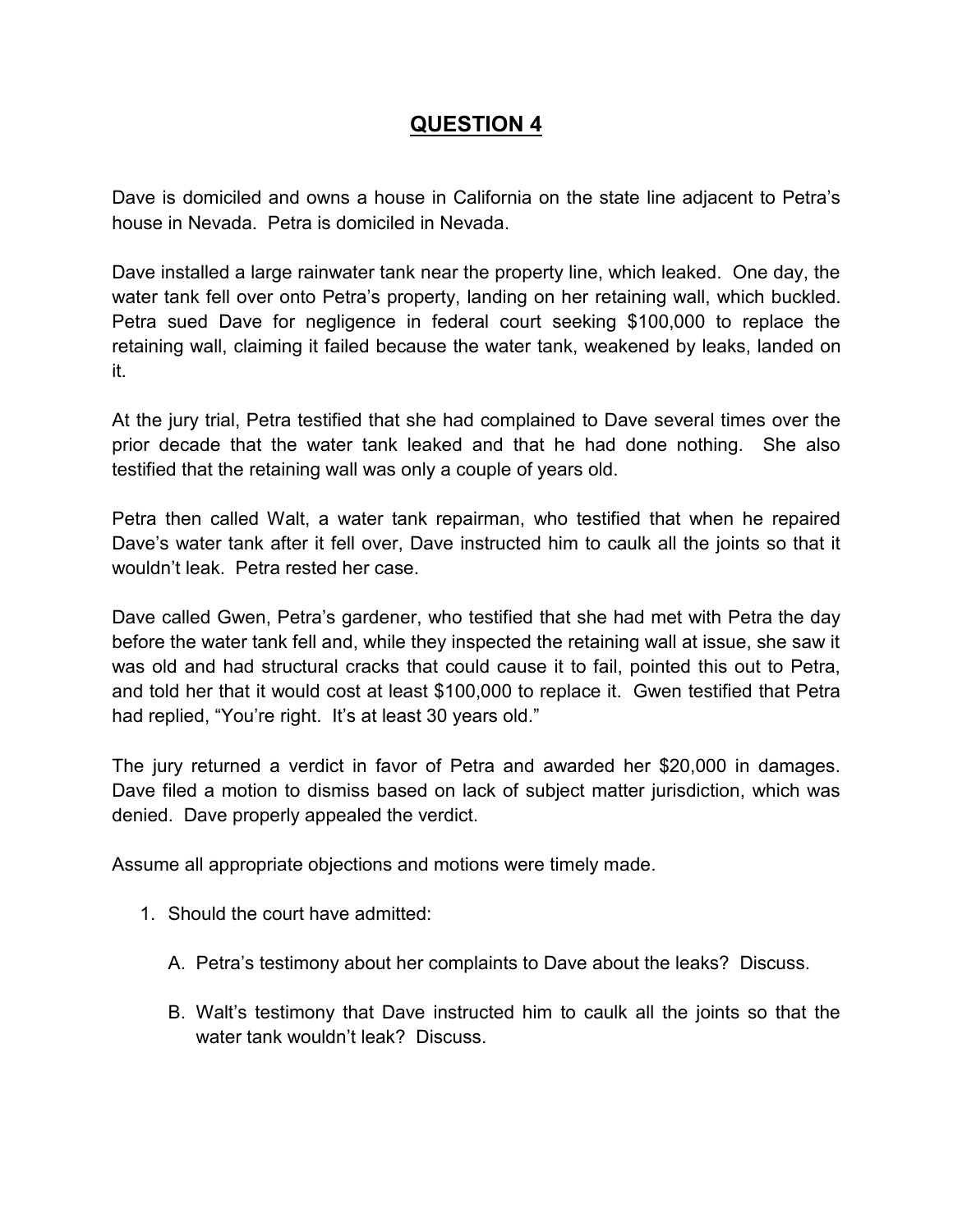- C. Gwen's testimony
	- i) That the retaining wall was old? Discuss.
	- ii) That the retaining wall had structural cracks that could cause it to fail and that it would cost \$100,000 to replace it? Discuss.
- D. Gwen's testimony about Petra's reply, "You're right. It's at least 30 years old."
- 2. Did the court properly deny Dave's motion to dismiss based on lack of subject matter jurisdiction? Discuss.

Answer all questions according to federal law.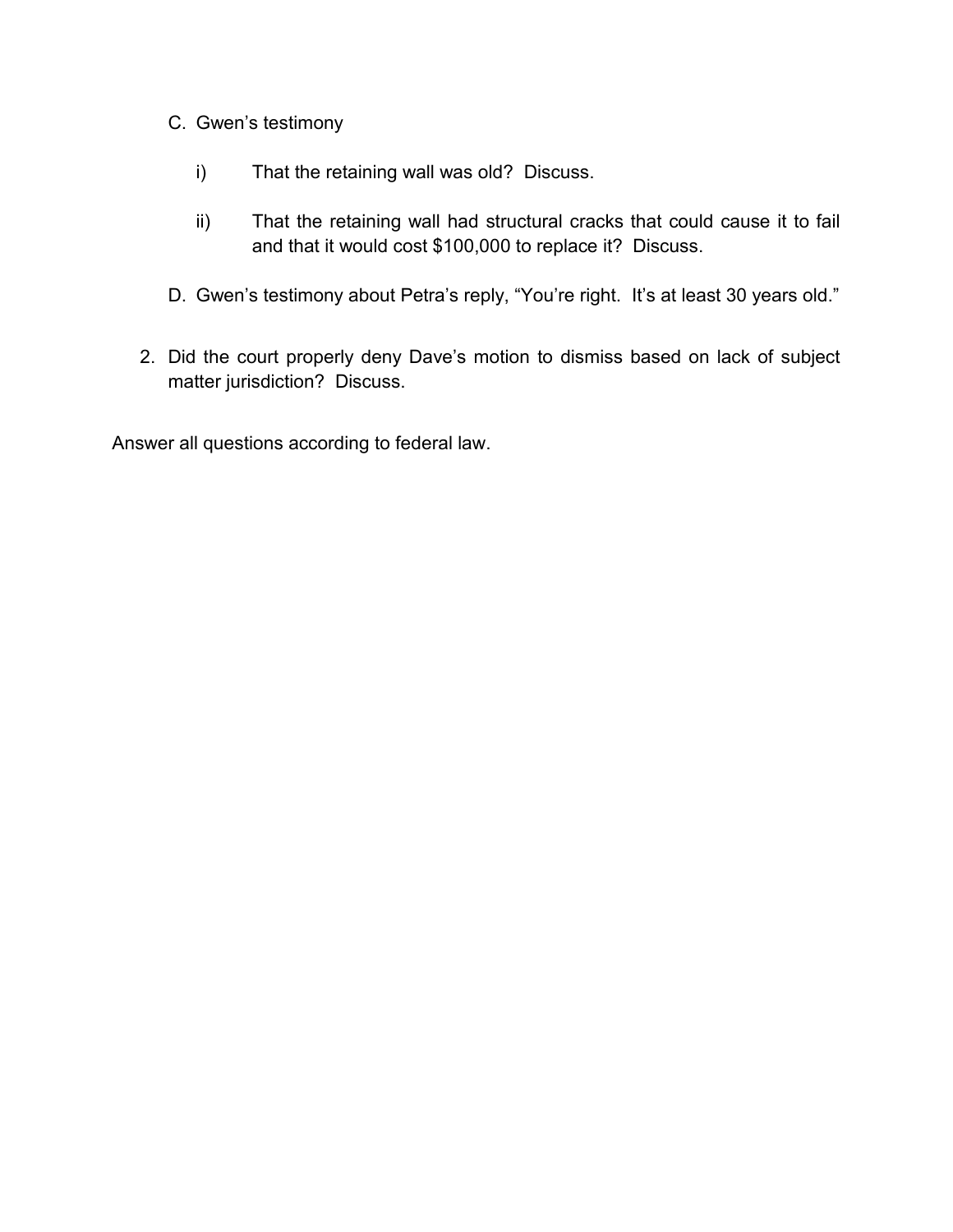Attorney Anne shared a law practice with Kelly representing professional athletes. In the past Kelly represented professional athlete Player, but Kelly was disbarred several months ago. Kelly immediately resigned from the firm, and was re-hired by Anne as a litigation support clerk. Anne now represents Player.

Player is currently involved in a dispute with the professional team that employs him. Despite a valid and enforceable contract, Player refused to play because he wanted to re-negotiate his salary. The team obtained a preliminary injunction requiring Player to play under the terms of his current contract. Player sent Kelly an email asking for advice as to his next move.

Kelly referred Player to Anne who told Player to ignore the court order and to continue to refuse to play. To put pressure on the team to re-negotiate Player's contract, Anne also called the team owner, and implied that she could file a discrimination complaint against the team with a federal administrative agency that handles civil rights matters. Anne and Kelly agreed that there wasn't really a basis to file this complaint.

After the team refused to re-negotiate Player's contract, Anne filed a counterclaim drafted primarily by Kelly so as to "get the team owner's attention" for "tortious interference with contractual relations."

As part of the civil lawsuit, the team owner (Owner) was deposed. Before the deposition, Kelly drafted questions for Anne to ask Owner. During the deposition, Kelly sat next to Anne and passed her notes with further suggested questions for Owner.

What ethical violations, if any, has Anne committed? Discuss.

Answer according to California and ABA authorities.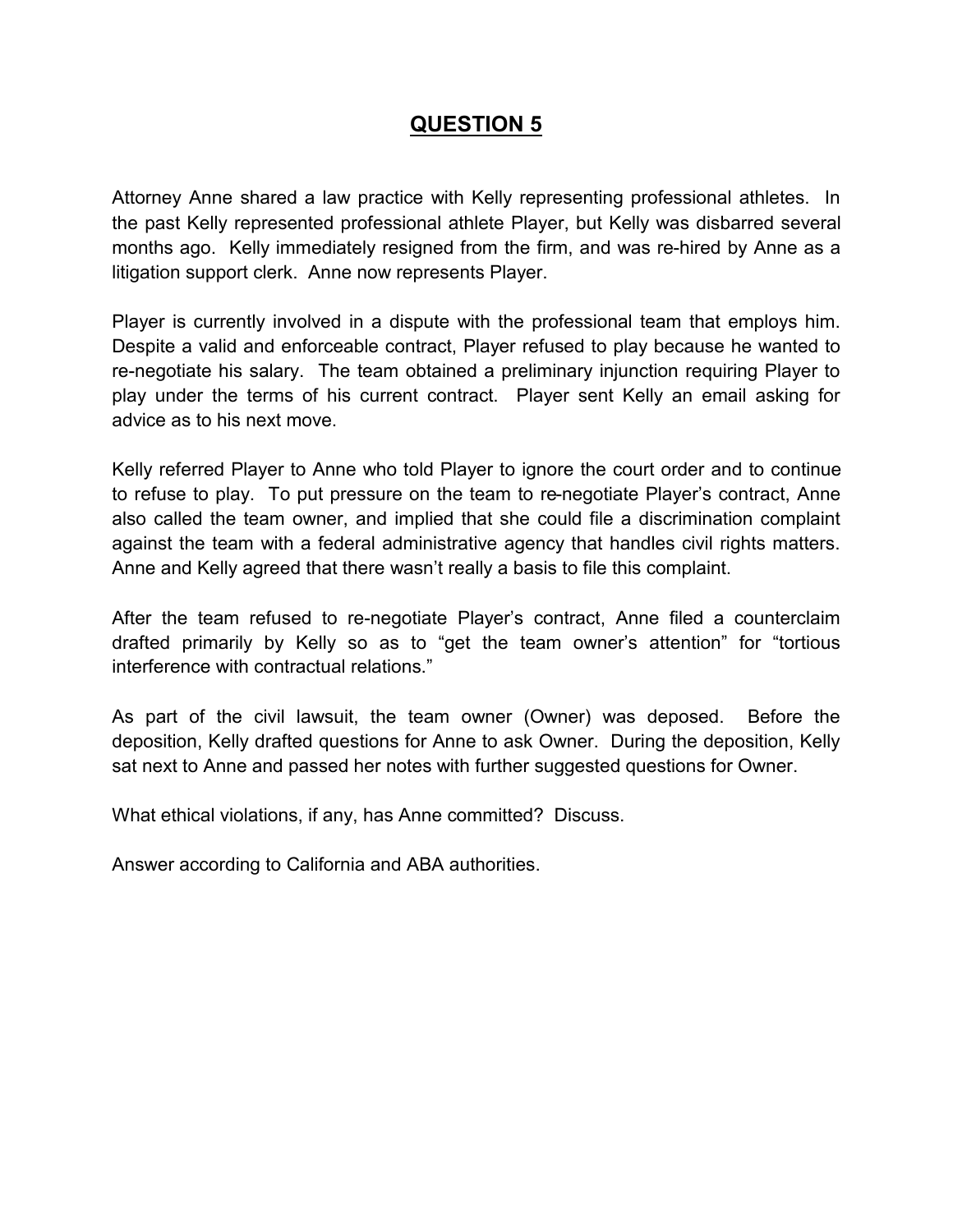

## **February 2019**

## **California Bar Examination**

## **Performance Test INSTRUCTIONS AND FILE**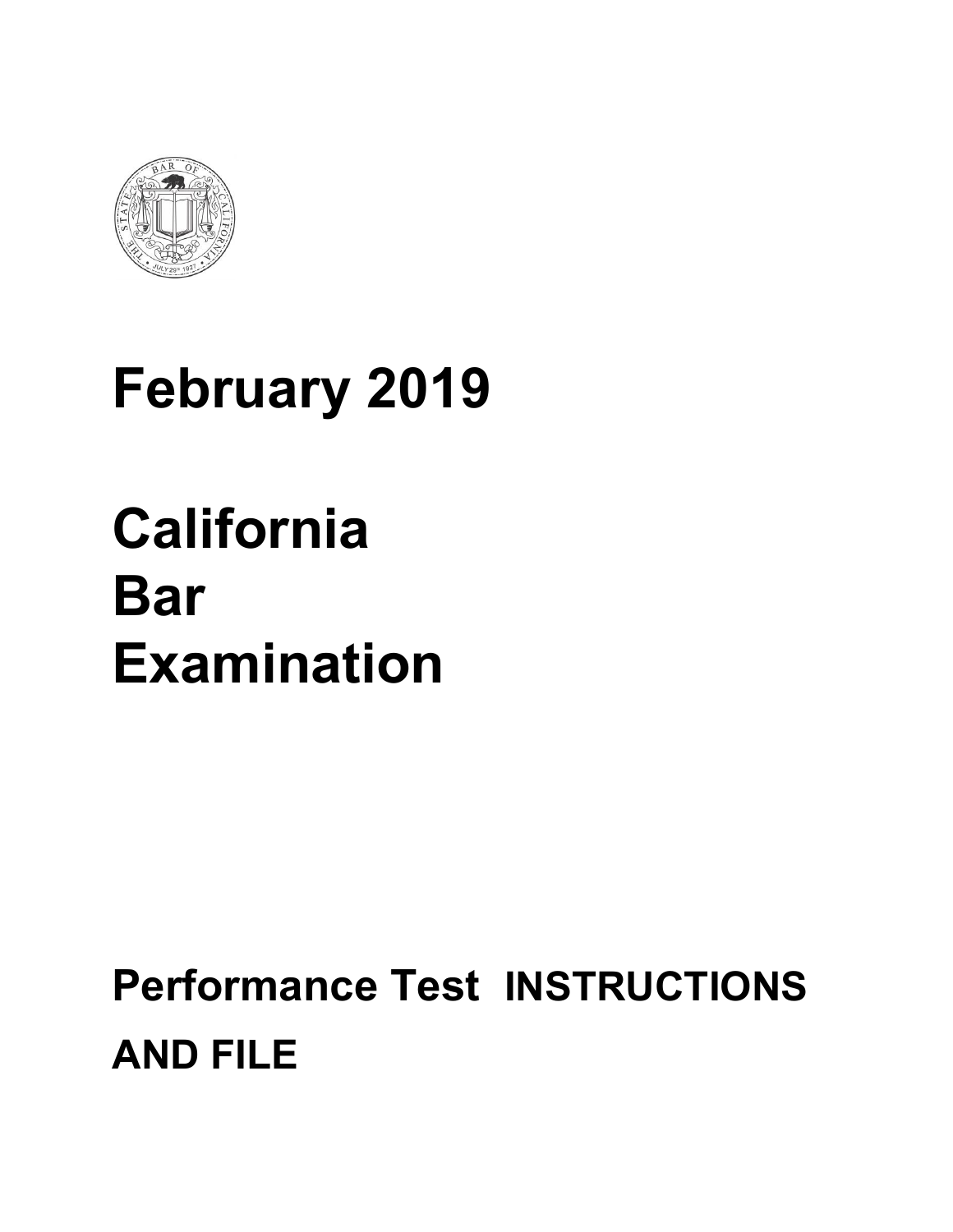## **PEOPLE v. RAYMOND**

## **FILE**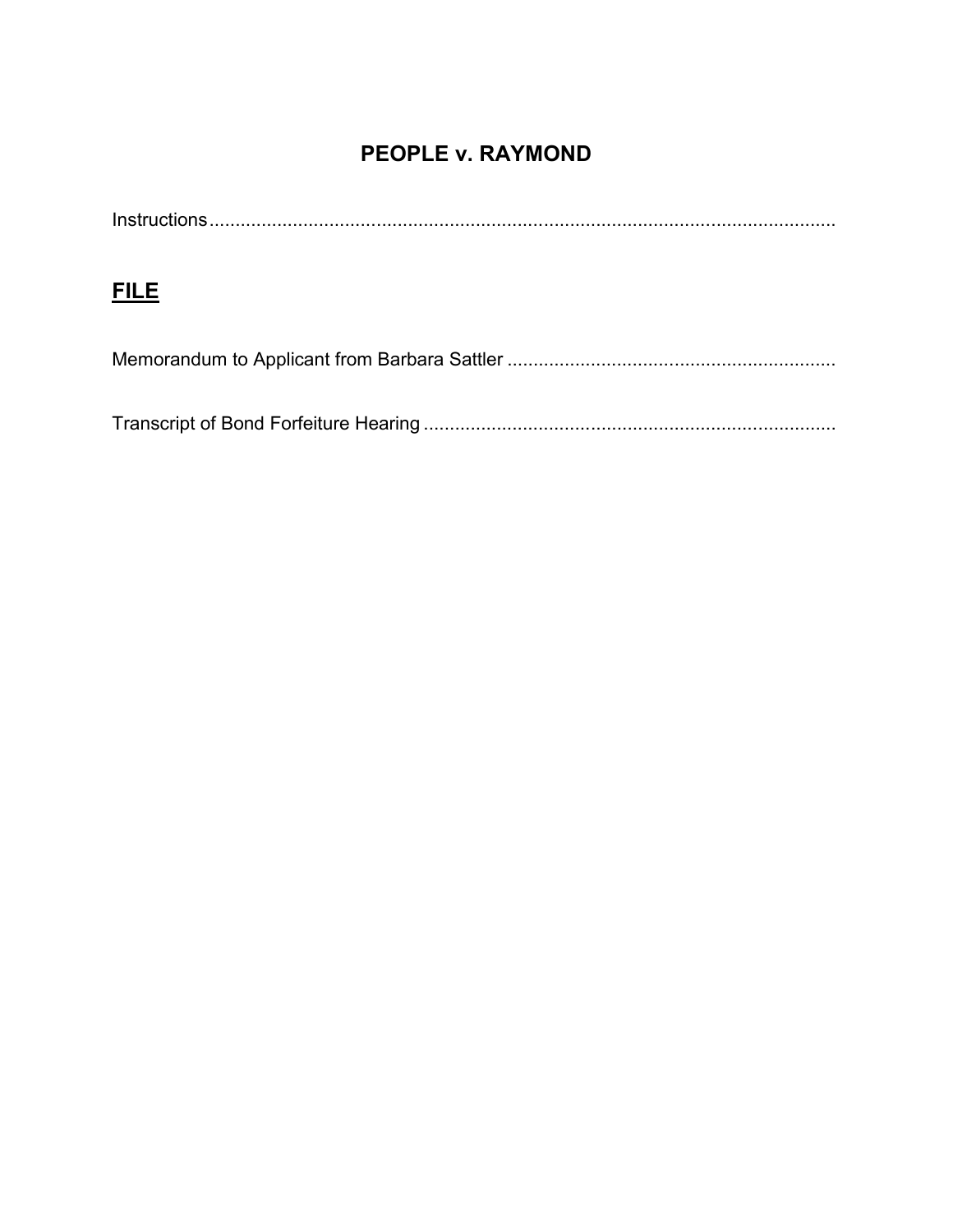#### **PEOPLE v. RAYMOND**

#### **INSTRUCTIONS**

- 1. This performance test is designed to evaluate your ability to handle a select number of legal authorities in the context of a factual problem involving a client.
- 2. The problem is set in the fictional State of Columbia, one of the United States.
- 3. You will have two sets of materials with which to work: a File and a Library.
- 4. The File contains factual materials about your case. The first document is a memorandum containing the instructions for the tasks you are to complete.
- 5. The Library contains the legal authorities needed to complete the tasks. The case reports may be real, modified, or written solely for the purpose of this performance test. If the cases appear familiar to you, do not assume that they are precisely the same as you have read before. Read each thoroughly, as if it were new to you. You should assume that cases were decided in the jurisdictions and on the dates shown. In citing cases from the Library, you may use abbreviations and omit page citations.
- 6. You should concentrate on the materials provided, but you should also bring to bear on the problem your general knowledge of the law. What you have learned in law school and elsewhere provides the general background for analyzing the problem; the File and Library provide the specific materials with which you must work.
- 7. This performance test is designed to be completed in 90 minutes. Although there are no parameters on how to apportion that 90 minutes, you should allow yourself sufficient time to thoroughly review the materials and organize your planned response. Since the time allotted for this session of the examination includes two (2) essay questions in addition to this performance test, time management is essential.
- 8. Your response will be graded on its compliance with instructions and on its content, thoroughness, and organization.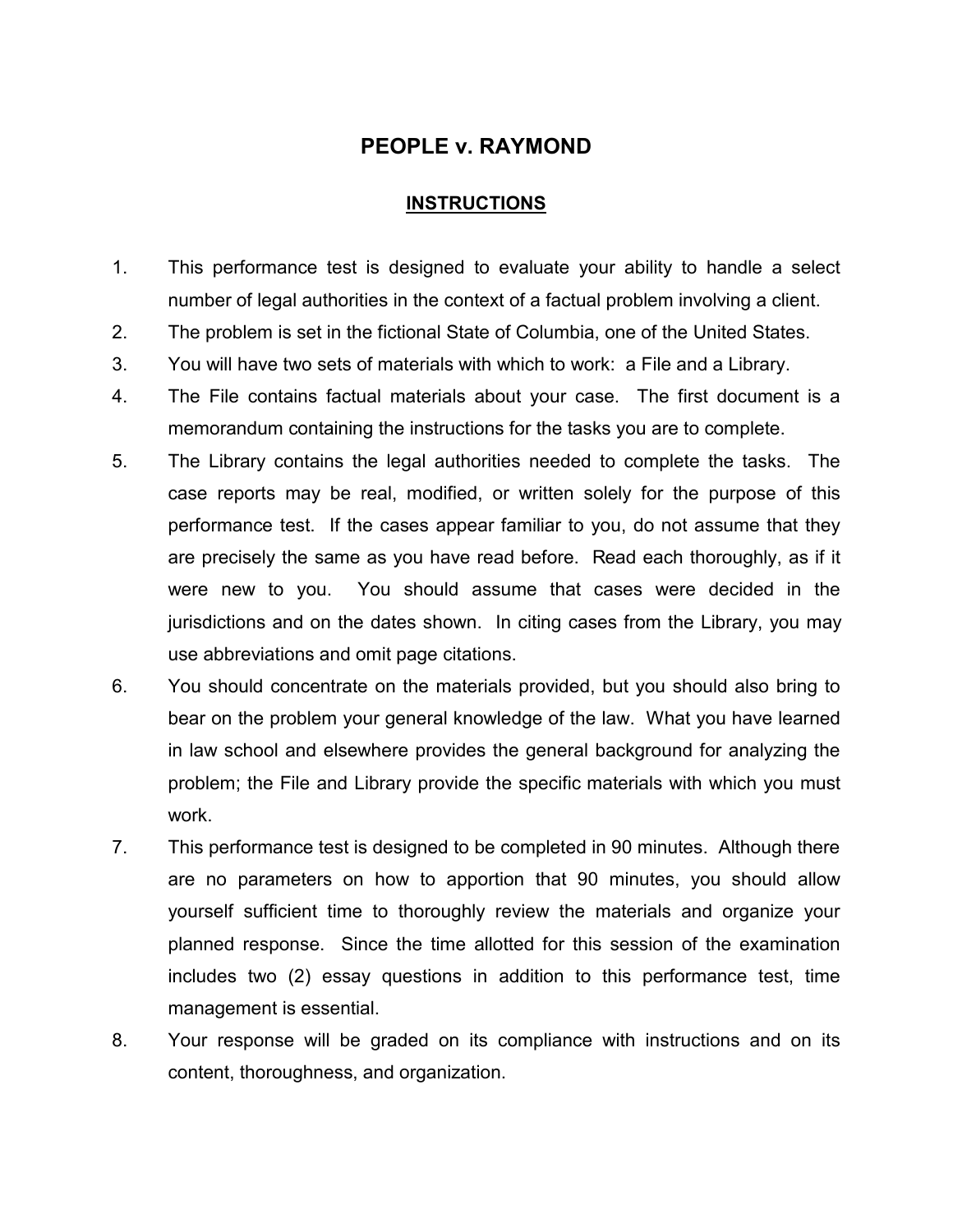#### **CRUZ COUNTY DISTRICT ATTORNEY'S OFFICE**

### **65 N. Hammer Ave, 6th Floor Dead Horse, Columbia**

#### **MEMORANDUM**

| TO:   | Applicant                                             |
|-------|-------------------------------------------------------|
| FROM: | Barbara Sattler, Deputy District Attorney             |
| RE:   | State v. Henry Raymond, Defendant, and Oscar Raymond, |
|       | the Bond Poster/Surety, Real Party in Interest        |
| DATE: | February 26, 2019                                     |

Our office recently sought forfeiture of a \$45,000 cash bond posted to release Henry Raymond, a criminal defendant, because he did not appear for the trial. At the forfeiture hearing, Oscar Raymond, the surety, raised arguments why the bond should be exonerated -- in other words, returned to the surety -- despite the non-appearance. Oscar Raymond is the son of the defendant Henry Raymond.

 $\mathcal{L}_\text{max}$  and  $\mathcal{L}_\text{max}$  and  $\mathcal{L}_\text{max}$  and  $\mathcal{L}_\text{max}$  and  $\mathcal{L}_\text{max}$  and  $\mathcal{L}_\text{max}$ 

The trial court offered each side the opportunity to brief the court concerning the issues. Please draft a Brief In Support of Forfeiture of the Bond demonstrating why forfeiture is appropriate and why exoneration is not justified.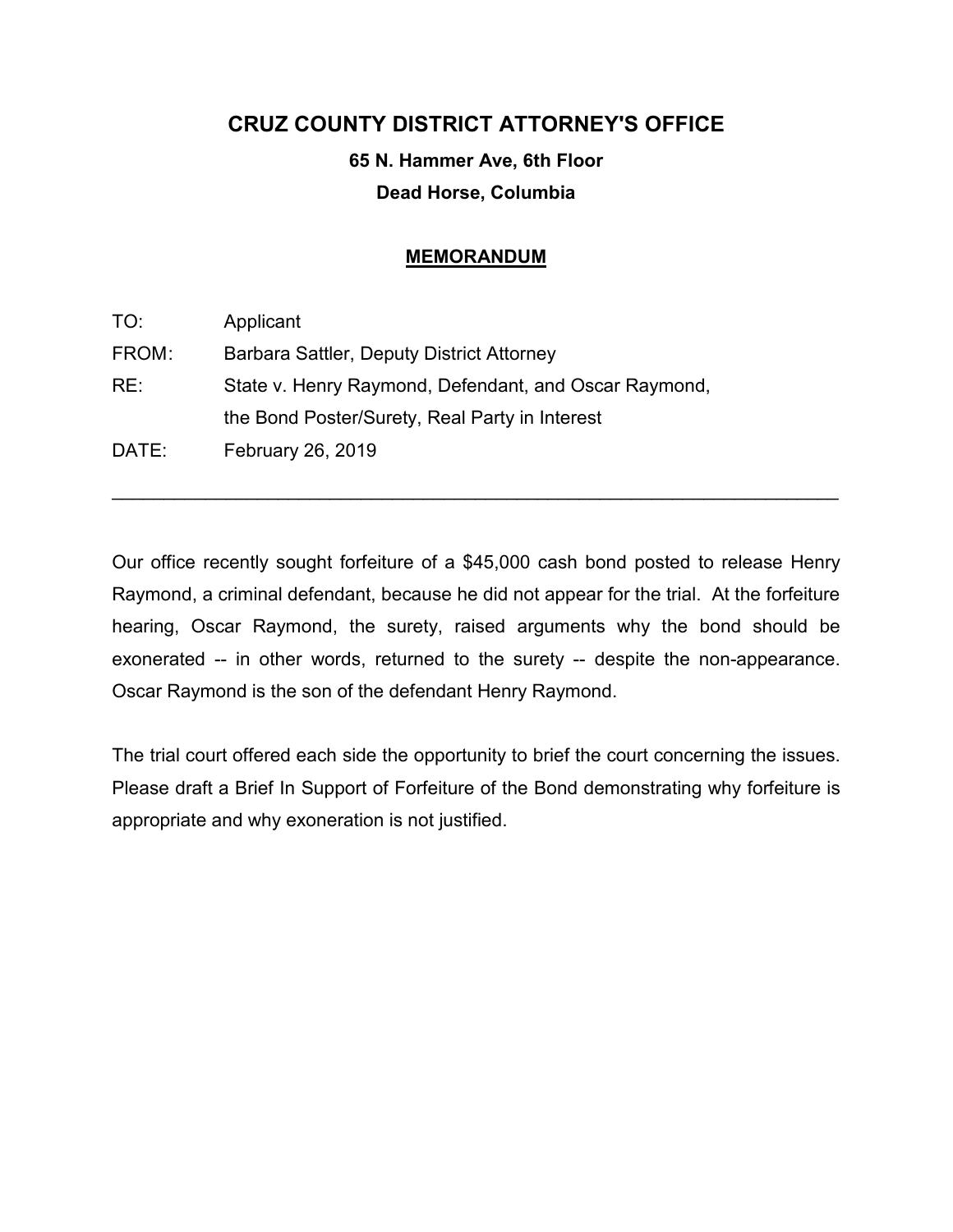#### **TRANSCRIPT OF BOND FORFEITURE HEARING**

**Honorable Beth Jones, Presiding**

**THE COURT:** The next case is The State of Columbia, Plaintiff, versus Henry Raymond, Defendant, Bond in the Amount of \$45,000, and Oscar Raymond, the Bond Poster and Surety, Case number CR - 20180016. This is a Bond Forfeiture Proceeding concerning an appearance bond. Ms. Sattler, I see you are here for the People. Ms. Urias, are you here on behalf of Oscar Raymond, the surety?

**MS. URIAS:** Yes, your honor.

**THE COURT:** Ms. Sattler, do you want to explain the facts and the grounds for forfeiture?

**PEOPLE:** Yes. Thank you, your honor. The Defendant, Henry Raymond, was arrested and booked on February 13, 2018, on felony charges of unlawful possession of a narcotic drug, unlawful possession of a narcotic drug for sale, and possession of drug paraphernalia. An interim complaint on those charges was sworn out on that same date. It included the information that the offenses involved about 44 grams of cocaine and admissions by Defendant that he was selling cocaine. At the initial appearance, the Magistrate held Defendant without bond. The grand jury returned an indictment against Defendant on February 23, 2018, on felony counts of possession of a narcotic drug for sale and possession of drug paraphernalia, including an allegation of exceeding the threshold amount of cocaine. On February 27, 2018, Defendant appeared for his arraignment. On March 13, 2018, the trial court conducted a hearing on defense counsel's motion to set conditions of release. The Pretrial Services report indicated that Defendant had no prior convictions. He stated that his permanent residence was in the neighboring State of Franklin, but he provided no references or sources for verification of this information. The trial court set a \$45,000 cash bond requirement. On March 15, 2018, Mr. Oscar Raymond posted the \$45,000 cash bond and Defendant was released from Cruz County Superior Court hold.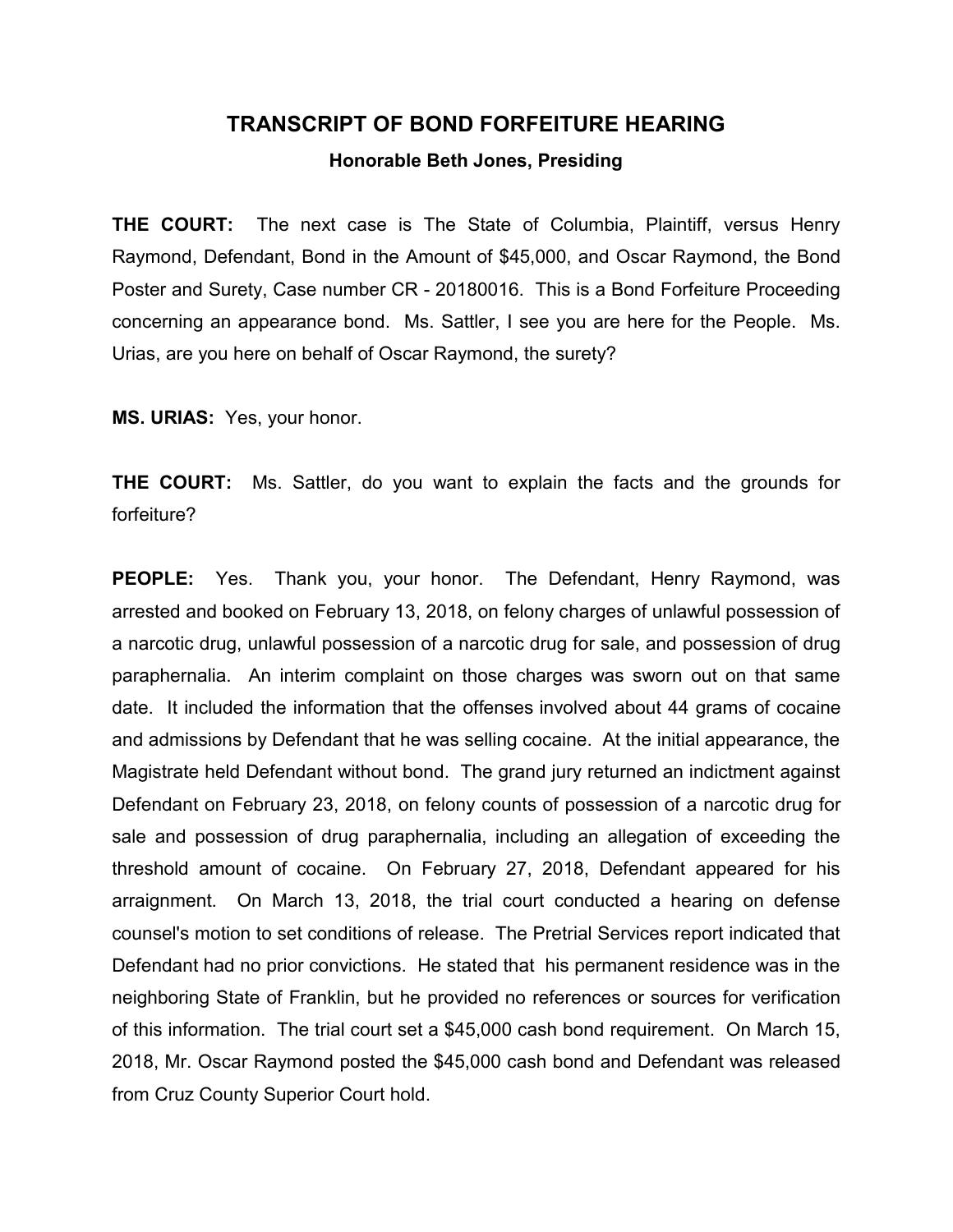**THE COURT:** Sorry to interrupt, Ms. Sattler. My understanding is that the surety, Mr. Oscar Raymond, is the son of Defendant Henry Raymond?

**PEOPLE:** Yes, your honor.

**THE COURT:** Okay. Please continue.

**PEOPLE:** Thank you, your honor. On March 23, 2018, at a pretrial conference, Defendant's counsel told the trial court that Defendant's bond had been posted and that Defendant had fled. The trial court noted in the Minute entry that "defense counsel bears the responsibility for arranging Defendant's return." A trial date was set for October 22, 2018. At a pretrial conference, the trial date was postponed by the trial judge until January 30, 2019. On January 30, 2019 trial began, and Defendant failed to appear. A jury was selected and impaneled, opening statements were made, two witnesses testified, and several items of evidence were admitted. On the second day of trial, January 31, Defendant again failed to appear. Several more witnesses testified and additional items of evidence were admitted. The State then rested, and defense counsel made a motion for judgment of acquittal. The trial court granted the motion, acquitting Defendant and ending the trial. Defense counsel moved to exonerate the bond. The trial court denied the motion, however, and ordered, I quote: "that this matter be referred to the Superior Court Hearing Office for the commencement of bond forfeiture proceedings, based upon Defendant's failure to appear for his trial." The State seeks forfeiture of the bond for failure to comply with the bond conditions, your honor.

**THE COURT:** Okay, unless you have anything more, Ms. Sattler . . . .

PEOPLE: No, that's it, your honor.

**THE COURT:** . . . then go ahead, Ms. Urias, and explain why, in face of the nonappearance and proper notice, the bond should be exonerated.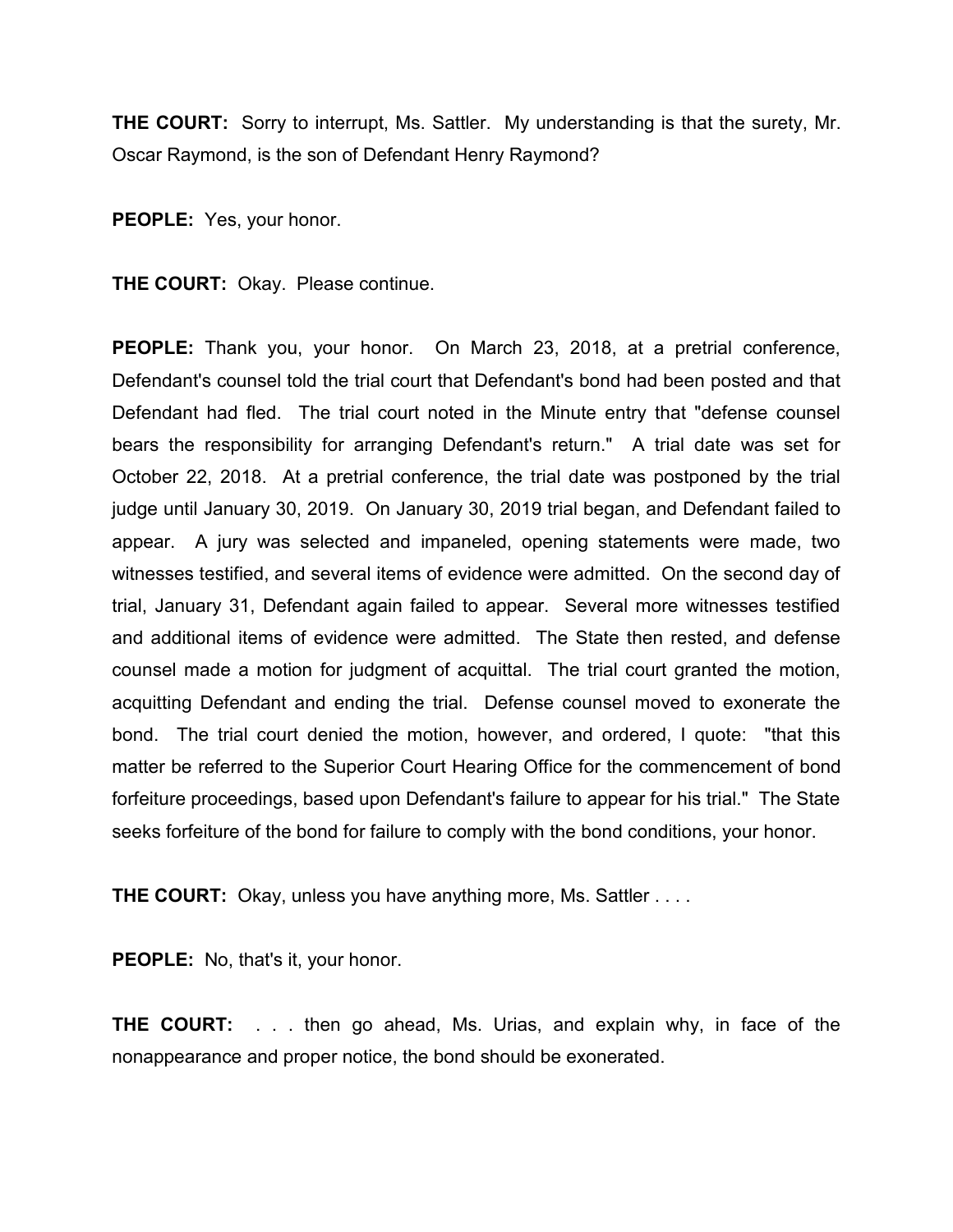**MS. URIAS:** Thank you, your honor. Assuming for the moment that the People have made out a prima facie case for forfeiture, there are two reasons why the bond must be exonerated. First, the bond may be exonerated due to mandatory statutory grounds. Defendant was acquitted, and Columbia Rules of Criminal Procedure provide for mandatory exoneration in such a situation. It isn't discretionary. Second, the facts of this case justify the exercise of your discretion to exonerate the bond for several reasons, your honor . . .

**THE COURT:** . . . I got it. Why does the acquittal exonerate the bond?

**MS. URIAS:** At the close of the People's case in the *in absentia* trial proceeding, the defense moved for and received a judgment of acquittal. According to Columbia Rule of Criminal Procedure 13(d)(1), when there is no further need for an appearance bond, exoneration is mandatory. The rule does not allow discretion with regard to exoneration if there is no further need for an appearance bond, as the statute says "shall." Similarly, Columbia Rule of Criminal Procedure 13(d)(2) requires that when a prosecution is dismissed, the defendant shall be released on those charges and the bond exonerated. That rule must be construed to signify any dismissal of a case on its merits. It would be sheer absurdity to conclude that an appearance bond is exonerated on dismissal but not on acquittal. We believe the holding of *People v. Weinberger*, applied here, requires exoneration.

**THE COURT:** Ms. Sattler, do you have a response?

**PEOPLE:** Your honor, the statute Ms. Urias cites pertains to pretrial events and doesn't require mandatory exoneration in this case. The primary reason for an appearance bond is to have the defendant appear for trial, and Defendant didn't show up. The trial court found that Defendant's acquittal was because Defendant's absence made identification impossible. The finding was, I quote: "There is no substantial evidence to warrant a conviction, based upon insufficient evidence of the identity of the Defendant."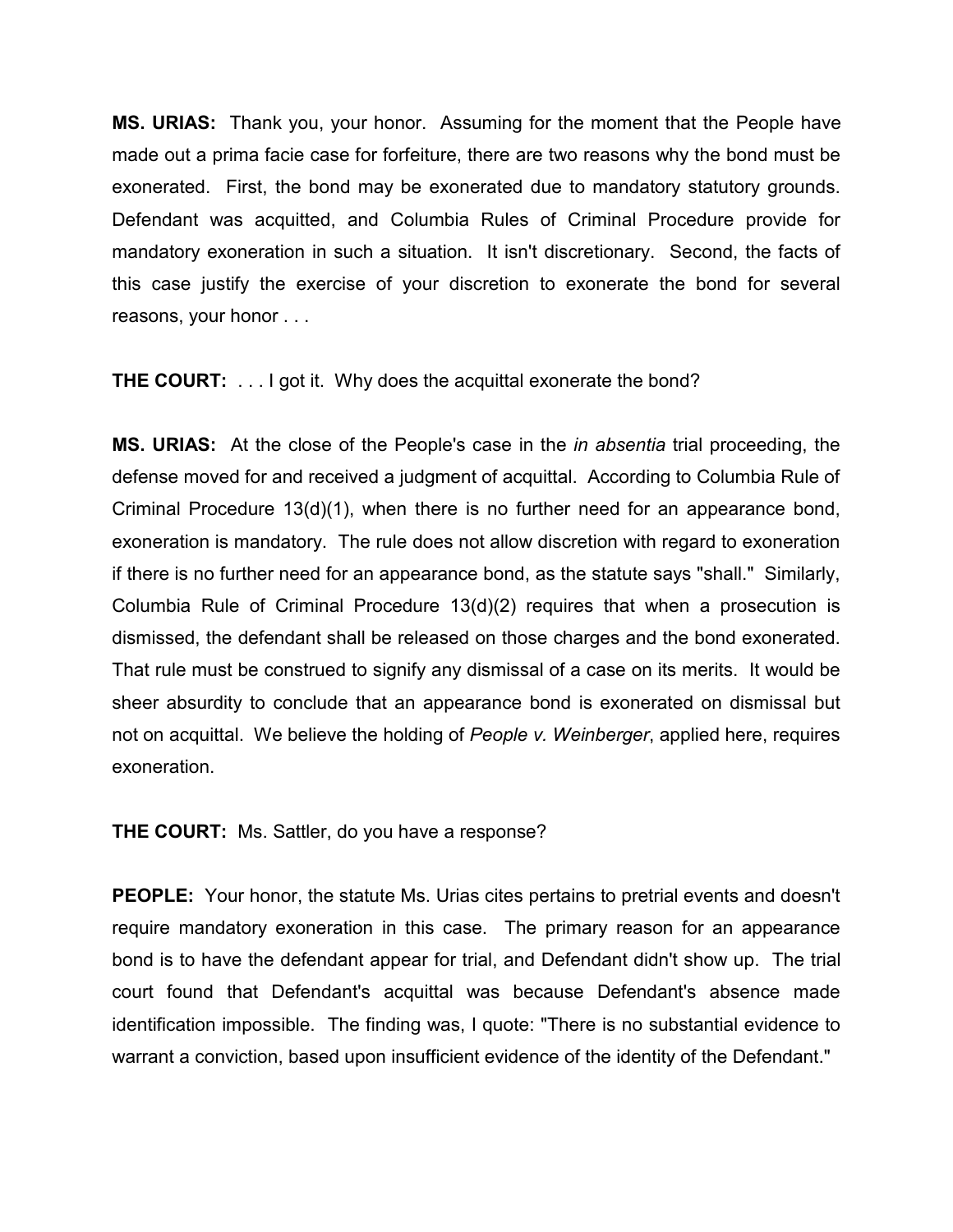**THE COURT:** Ms. Urias, you said there were other reasons for exoneration.

**MS. URIAS:** Yes, your honor, Oscar made good faith efforts to ensure his father's appearance at trial. We would like to have him briefly testify, your honor.

**THE COURT:** Okay Mr. Raymond, come have a seat in the witness chair. The courtroom clerk will swear in the Witness.

**THE COURT:** Go ahead, Ms. Urias, you may question your witness.

#### **BY MS. URIAS:**

**Q:** Could you state your name and address for the record?

**A:** Oscar Raymond, 3898 West 14th Street, Twin Oaks, Columbia.

**Q:** When you arranged bail for your father, did you get a chance to speak to him?

**A:** Yes.

**Q:** Did you ask him whether he intended to appear at trial?

**A:** No.

**Q:** Why not?

**A:** I don't know. I guess I figured that he would appear.

**Q:** After you posted bail, what happened?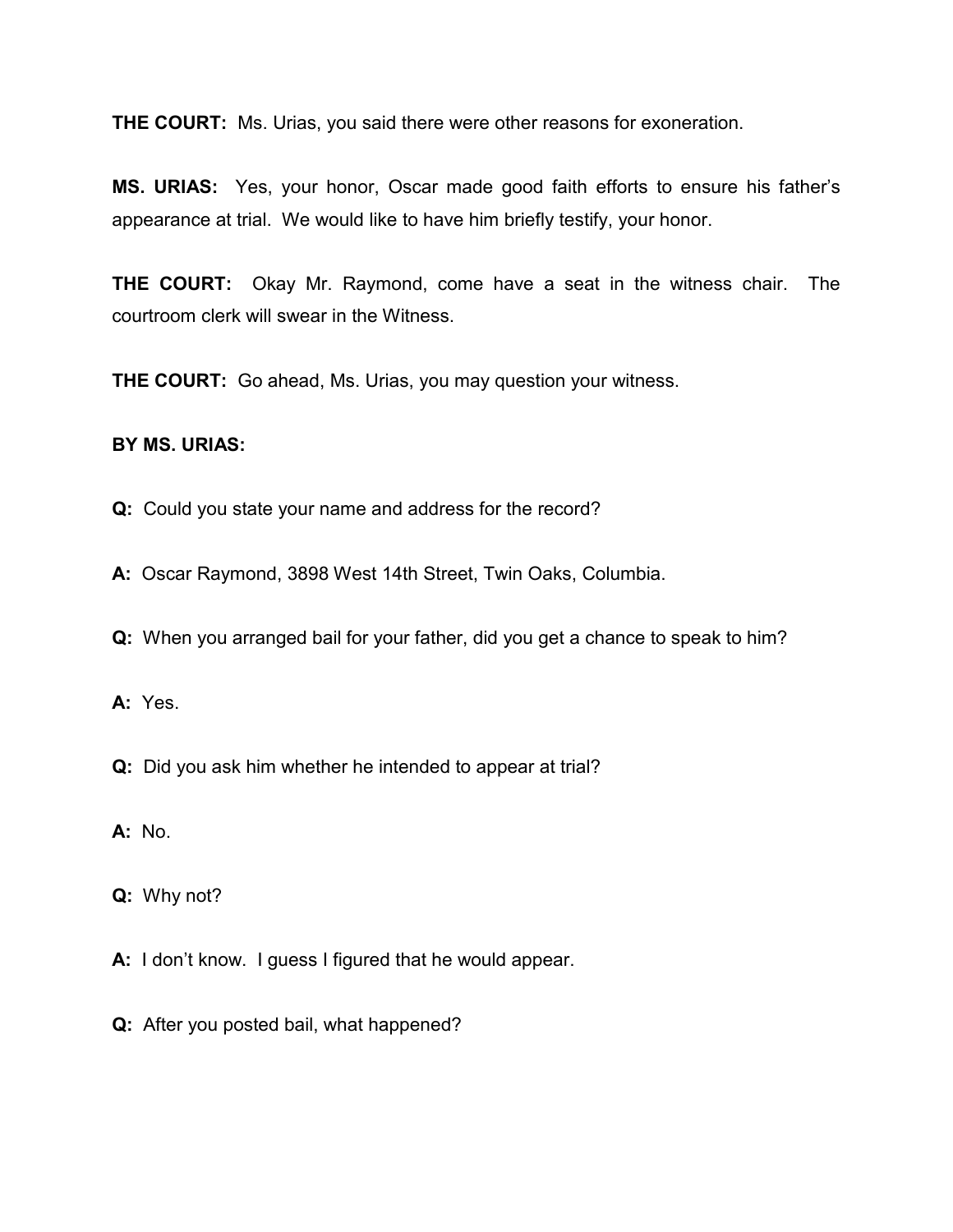**A:** My dad came home and, according to my sister, he stayed around for a few weeks. One day, he said he was going to visit my aunt, his sister, who lives across town. My sister asked him if he was going to skip bail. He said, no, that he planned to fight the charges. Then he disappeared. I called my aunt, and she said he left her house after an hour. I didn't know what else I could do.

**Q:** Have you ever posted bail for anyone before?

**A:** Never.

**MS. URIAS**: That is all that I have, your honor.

**THE COURT:** Ms. Sattler, do you have questions for the witness?

**MS. SATTLER**: A few, your honor.

#### **BY THE PEOPLE:**

**Q:** You didn't live with your father did you, Mr. Raymond?

**A:** No, I didn't.

**Q:** In fact, he hasn't been much of a presence in your life, has he?

**A:** No, not really.

**Q:** How often did you see your father?

**A:** Not often. He hasn't been around much. He doesn't really have many ties here except for my sister, my aunt and me. And none of us really see him very much.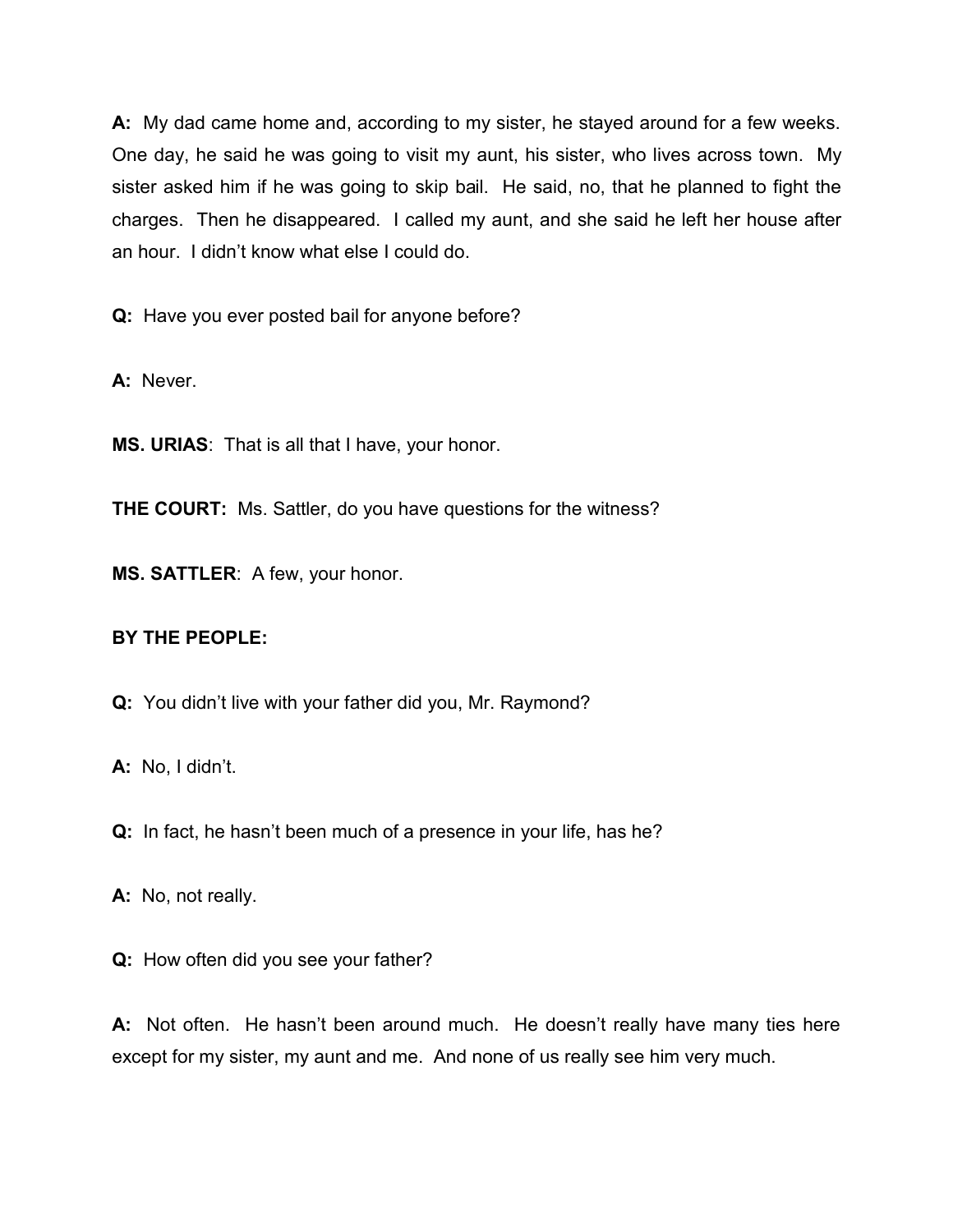**Q:** You've been financially independent from him for a number of years, haven't you?

**A:** Yes, I moved out right after graduating from high school and have supported myself since then.

**Q:** You make a pretty good living, don't you?

**A:** I guess so. I work as a software engineer and I make about \$120,000 per year.

**Q:** Was posting the \$45,000 bond a financial hardship for you?

**A:** It would hurt to lose it, but I have quite a bit saved up to help my sister with her college education.

**Q:** When you posted the bond, were you aware that your father may have been involved in unlawful activities?

**A:** Yes, I was aware.

**Q:** You were aware, then, that there was a decent chance he would flee rather than face trial?

**A:** I didn't really think much about it, but I suppose that's true too. I didn't see that I had much choice, though. It was my dad.

**Q:** Oscar, did you make any effort to find out where your dad was and to contact his defense counsel or the prosecutor so that he would appear for trial?

**A:** No.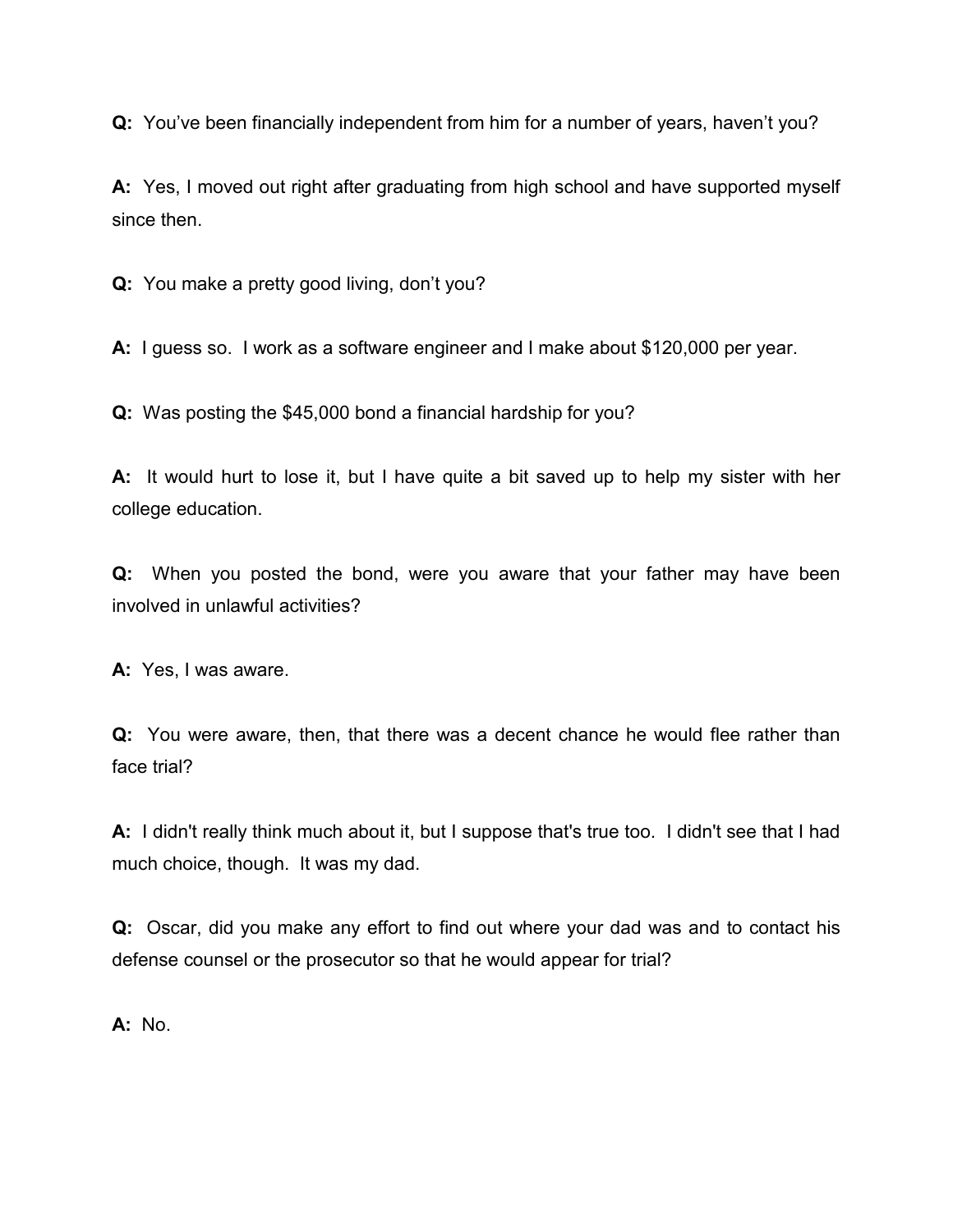**Q:** Before you signed the appearance bond agreement, your read it very carefully, didn't you?

**A:** Yeah, I guess so.

**Q:** And you understood that by signing the agreement both you and your father were responsible for your father's appearances in court, didn't you?

**A:** Yeah.

**Q:** And you also understood that if you or your father failed in that responsibility you would lose all of the money you put up, right?

**A:** Yeah. I knew how it worked, and I knew that if he didn't show up for any of the stuff he was supposed to show up for that I would end up losing the money, but I didn't have any way to find him and make him show up.

**THE PEOPLE:** Your honor, I have no further questions.

**THE COURT:** Redirect, Ms. Urias?

**MS. URIAS:** Nothing, your honor.

**THE COURT:** Under the circumstances, I'm going to take this under advisement. I would like both sides to do some research and submit a brief on each of the reasons raised by Oscar Raymond as to why the bond should be exonerated.

**THE PEOPLE:** Thank you, your honor. We would appreciate it.

**MS. URIAS:** Thank you, your honor.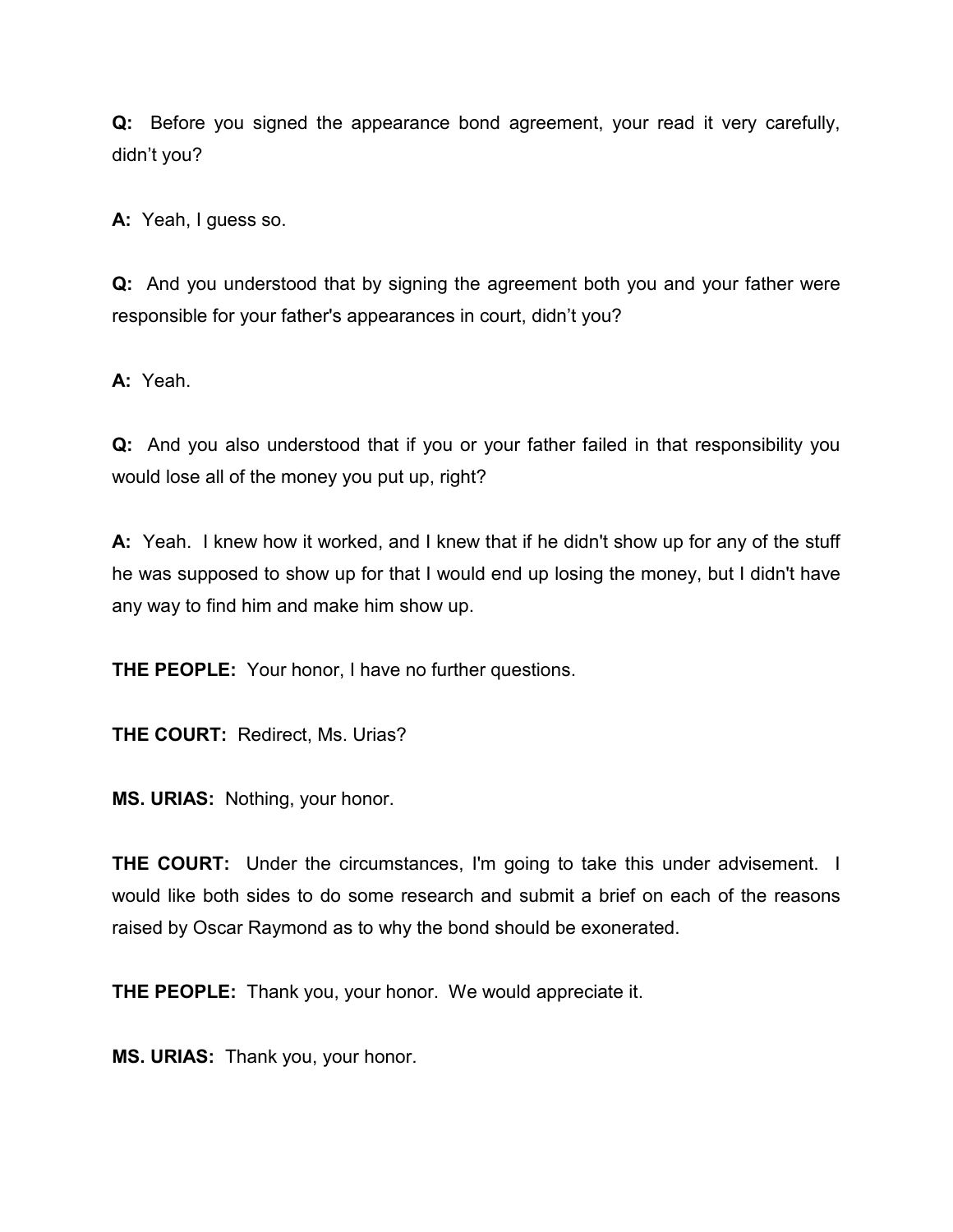

# **February 2019**

# **California Bar Examination**

**Performance Test** 

**LIBRARY**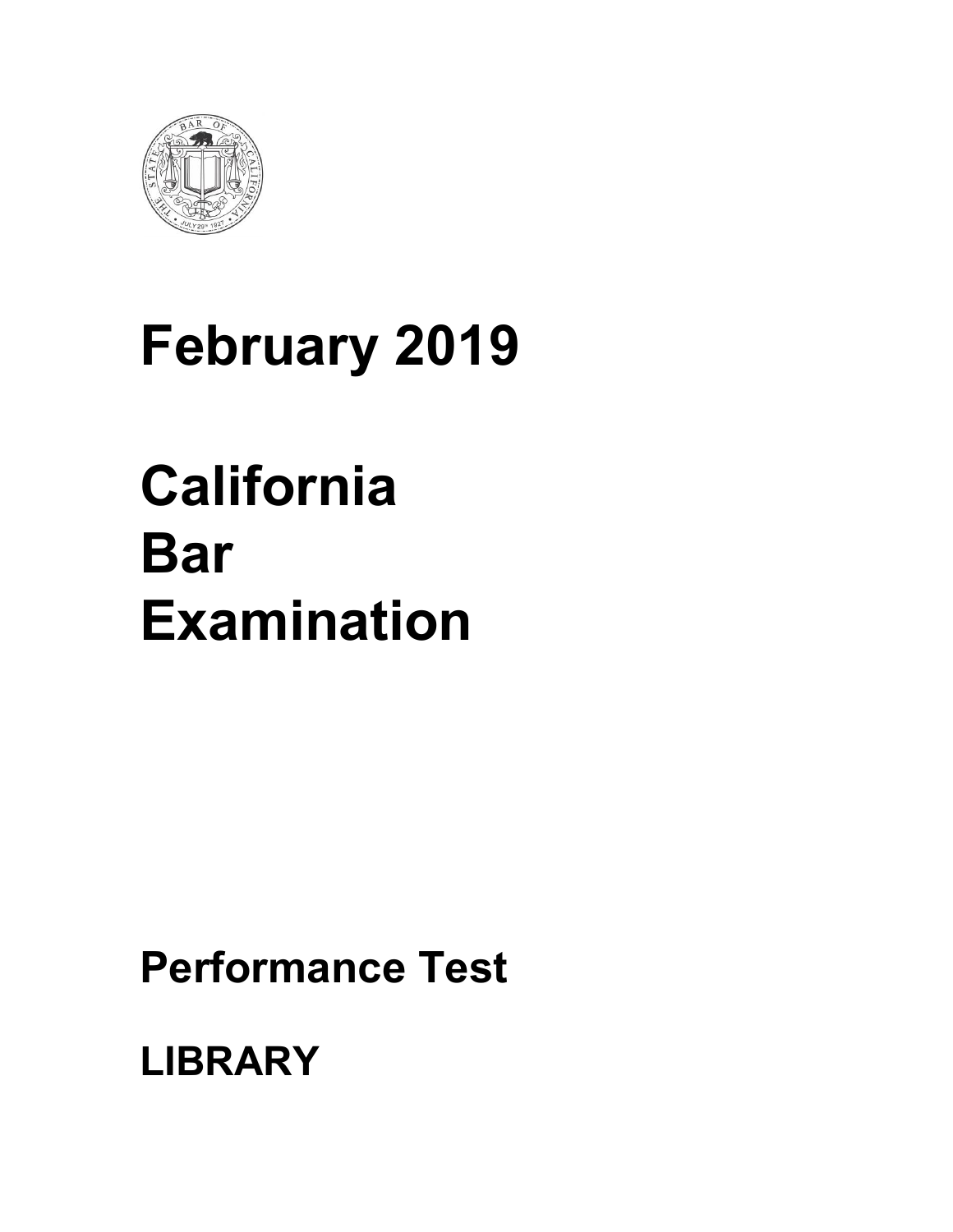### **PEOPLE v. RAYMOND**

## **LIBRARY**

| People v. Nationwide Surety Insurance Company |
|-----------------------------------------------|
| <b>People v. Saintly Bail Bonds</b>           |
| People v. Weinberger                          |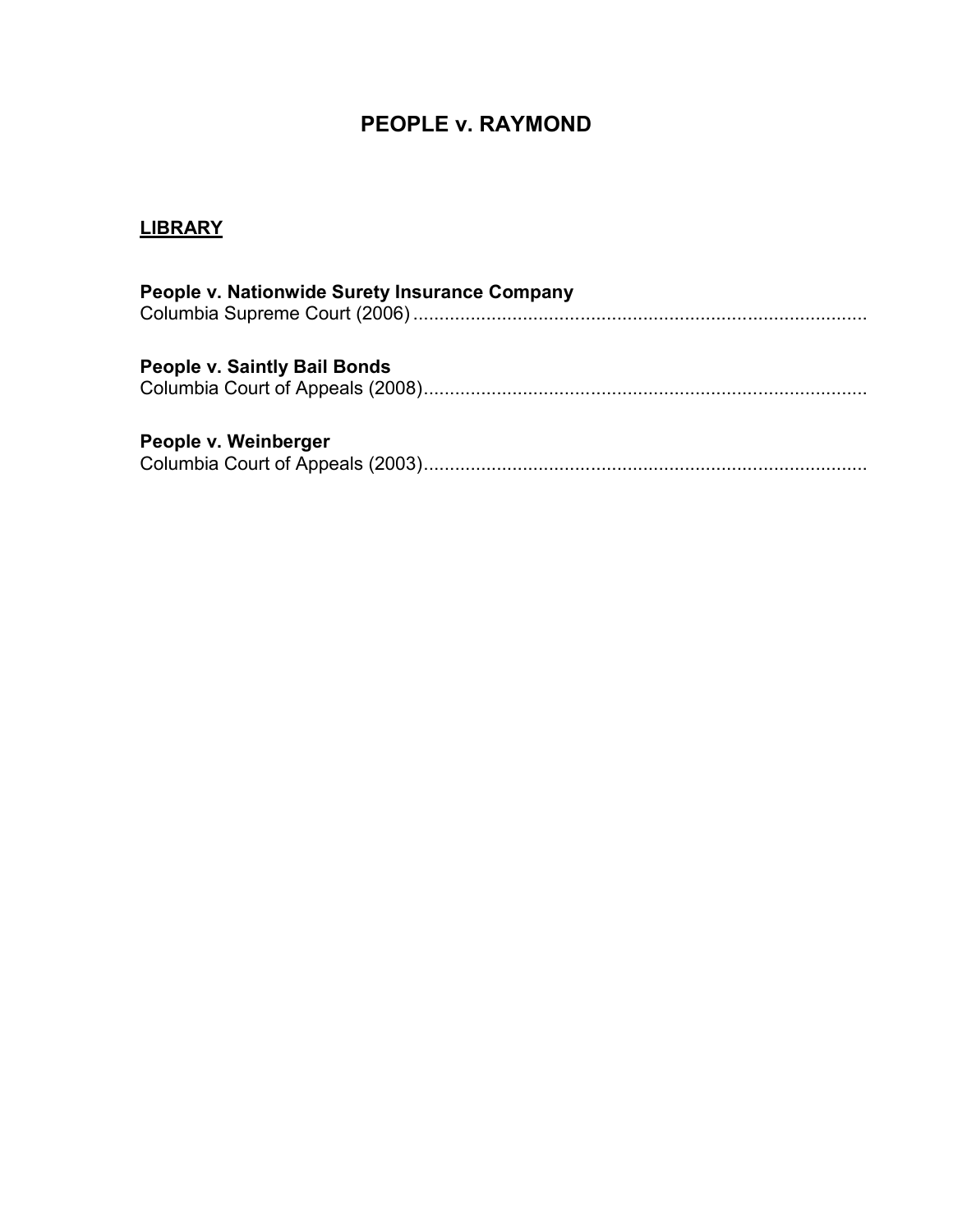## **PEOPLE v. NATIONWIDE SURETY INSURANCE COMPANY Columbia Supreme Court (2006)**

Nationwide Surety Insurance Company (Nationwide Surety) appeals from the trial court's order denying its motion to vacate forfeiture and exonerate the bail bond it posted for Robert Roger. The bond was forfeited when Roger did not appear at his preliminary hearing.

#### FACTS

Roger was arrested for a drug-related offense. Nationwide Surety posted a \$20,000 bail bond for him the same day, after Roger presented a Columbia driver's license, social security card, and other documents. Roger was ordered to return for his preliminary hearing. However, immediately following execution of the bond, Roger fled. He did not appear for the preliminary hearing, and Nationwide Surety's bond was then ordered forfeited.

#### BACKGROUND RELATING TO BAIL BOND STATUTES

While bail bond proceedings occur in connection with criminal prosecutions, they are independent from and collateral to the prosecutions and are civil in nature. The object of bail and its forfeiture is to insure the attendance of the accused and his obedience to the orders and judgment of the court. Nevertheless, the bail bond is a contract between the poster of the bond (the surety) and the government whereby the surety acts as a guarantor of the defendant's appearance in court under the risk of forfeiture of the bond. When there is a breach of this contract, the bond agreement should be enforced. The scope of the surety's risk is defined by the terms of the bond agreement and applicable statutes. The forfeiture or exoneration of the bail bond is entirely a statutory procedure, and forfeiture proceedings are governed entirely by the special statutes applicable thereto. Thus forfeiture proceedings, even though instituted in criminal matters, are simply a streamlined substitute for a civil suit resulting from a breach of contract.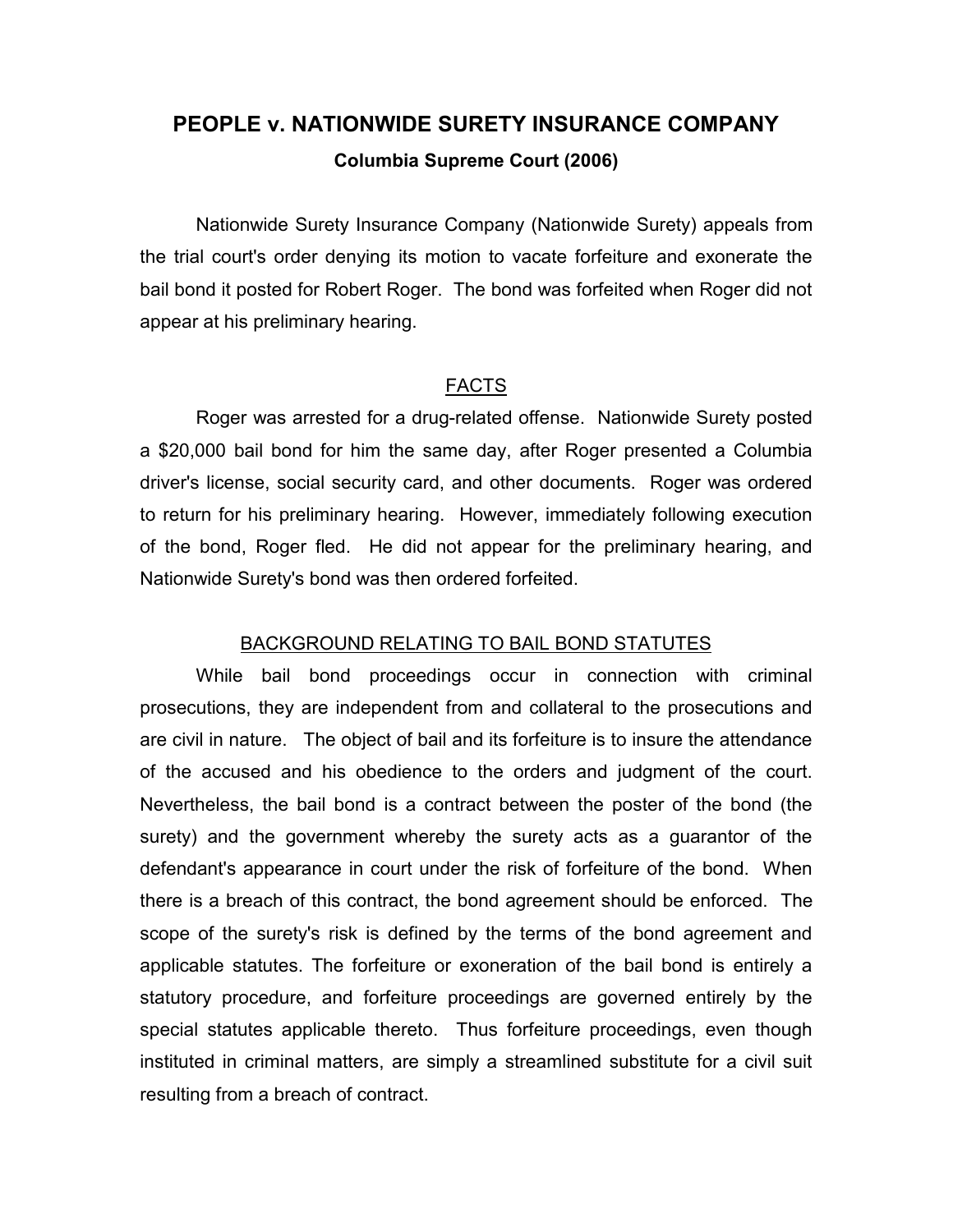Consistent with long-standing notions such as "equity abhors a forfeiture," the rules calling for bond forfeiture must be strictly construed in favor of the surety to avoid the harsh results of a forfeiture. However, nonappearance for trial creates a presumption of forfeiture. Once there has been a demonstration that by failing to appear the defendant has not complied with the terms of the bond agreement, the surety bears the burden of coming forward with a request for relief from forfeiture and making the necessary showing, by competent evidence, of a legally recognized justification for the failure to appear, either because the statute mandates exoneration or because it should be exonerated in whole or in part in the sound discretion of the court.

Rules of Criminal Procedure, Rule 13, specifically concerns the procedure applicable to forfeiture of bail bonds, which occurs when the defendant whose appearance in court is assured by the bond fails to appear.

If the surety surrenders the accused to the sheriff of the county in which the prosecution is pending, or delivers an affidavit to the sheriff stating that the defendant is incarcerated in this or another jurisdiction, and the sheriff reports the surrender or status to the court, the court shall vacate any order of forfeiture and exonerate the bond. Rules of Criminal Procedure, Rule 13(d), provides that the court shall exonerate an appearance bond in the event of pretrial dismissal or when other pretrial circumstances ranging from death of the defendant to diversion preclude further need for an appearance bond. Rules of Criminal Procedure, Rule 13(e), provides that in all other instances, "the decision whether or not to exonerate a bond shall be within the sound discretion of the court."

Respondent contends the bail should remain forfeited because Nationwide Surety should have known Roger was a flight risk. It is true that generally parties in contract disputes are held to bear the risk concerning events of which they knew or should have known. Just how Nationwide Surety should have known that Roger was a flight risk, however, is not demonstrated by the respondent. Roger presented a Columbia driver's license, a social security card, and other documents that showed his ties to the community. While these may have been fraudulent documents, there has been no showing that Nationwide Surety had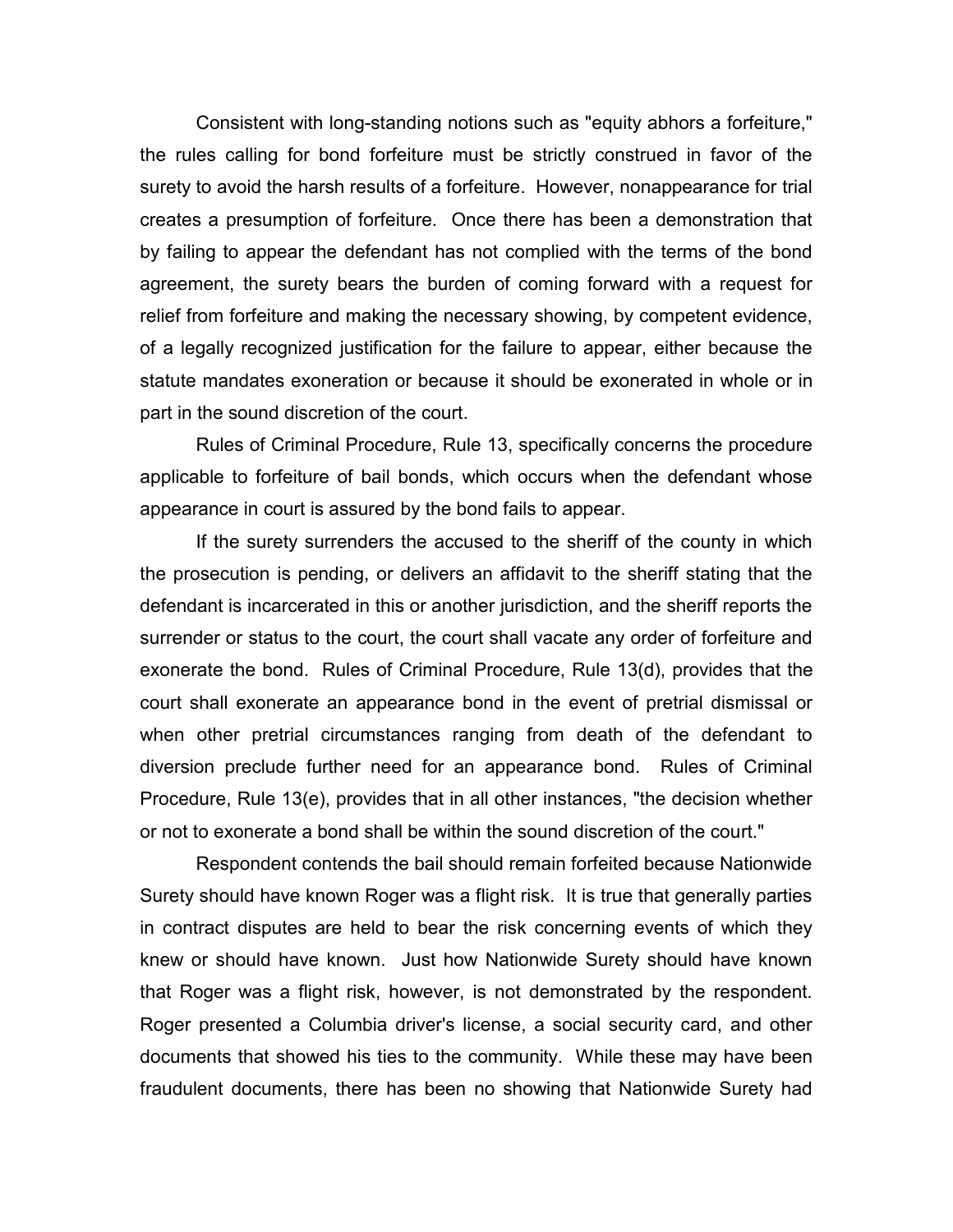any reasonable suspicion that Roger would flee when it posted the bail bond. We are convinced that Nationwide Surety cannot be faulted. Nationwide Surety acted in the good faith belief that Roger would appear.

For all of the above stated reasons, the order denying appellant's motion to vacate forfeiture is reversed.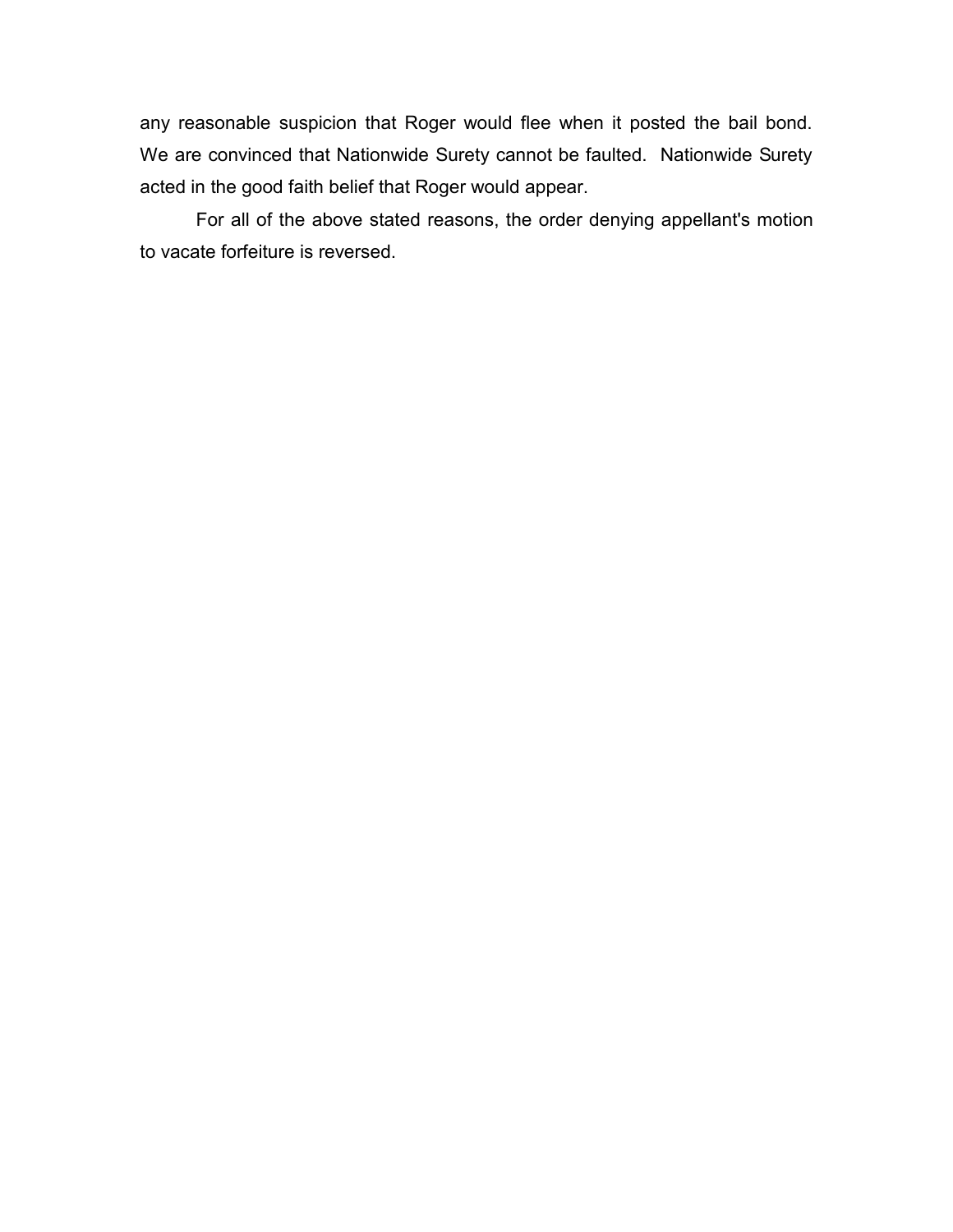## **PEOPLE v. SAINTLY BAIL BONDS Columbia Court of Appeals (2008)**

Saintly Bail Bonds (the surety) posted a \$55,000 appearance bond for criminal defendant Jerry Marshall after he was indicted on a drug charge in April 2003. When the defendant failed to appear at a pretrial conference in July, his attorney told the judge the defendant was in the custody of the Department of Corrections of the State of Franklin. The judge nonetheless set a trial date and ordered the state to prepare a writ of habeas corpus and arrange for the defendant to be transported to Pima County for a pre-trial conference. When the state was unable to secure the defendant's appearance through the writ, the judge ordered the \$55,000 bond forfeited. The surety appealed. We affirm.

The surety argues the defendant did not fail to appear on his own volition and that the surety cannot be held responsible for failing to produce the defendant. In short, according to the surety, "it is anyone's fault but the Bond Poster's that the defendant has technically, if at all, violated the release conditions." We disagree.

It is well settled in this jurisdiction that a surety assumes the risk of a defendant's failure to appear. To alleviate that risk, a surety should exercise care in ascertaining the defendant's circumstances and community ties before executing an appearance bond, much as a trial court must do before determining a defendant's release conditions. Although the surety claims it was not aware and had no reason to be aware that the Franklin Department of Corrections might be interested in defendant at the time it posted the bond, the record demonstrates that the surety could have easily acquired that information by simply contacting jail personnel. And, because we know of no authority that imposes a duty on the state to seek out a surety and furnish it information about a criminal defendant, we do not accept the surety's argument that someone else was to blame. To the contrary, no one but the surety had any duty to ascertain the wisdom or folly of contracting with the defendant to post a bond that would secure his appearance in court.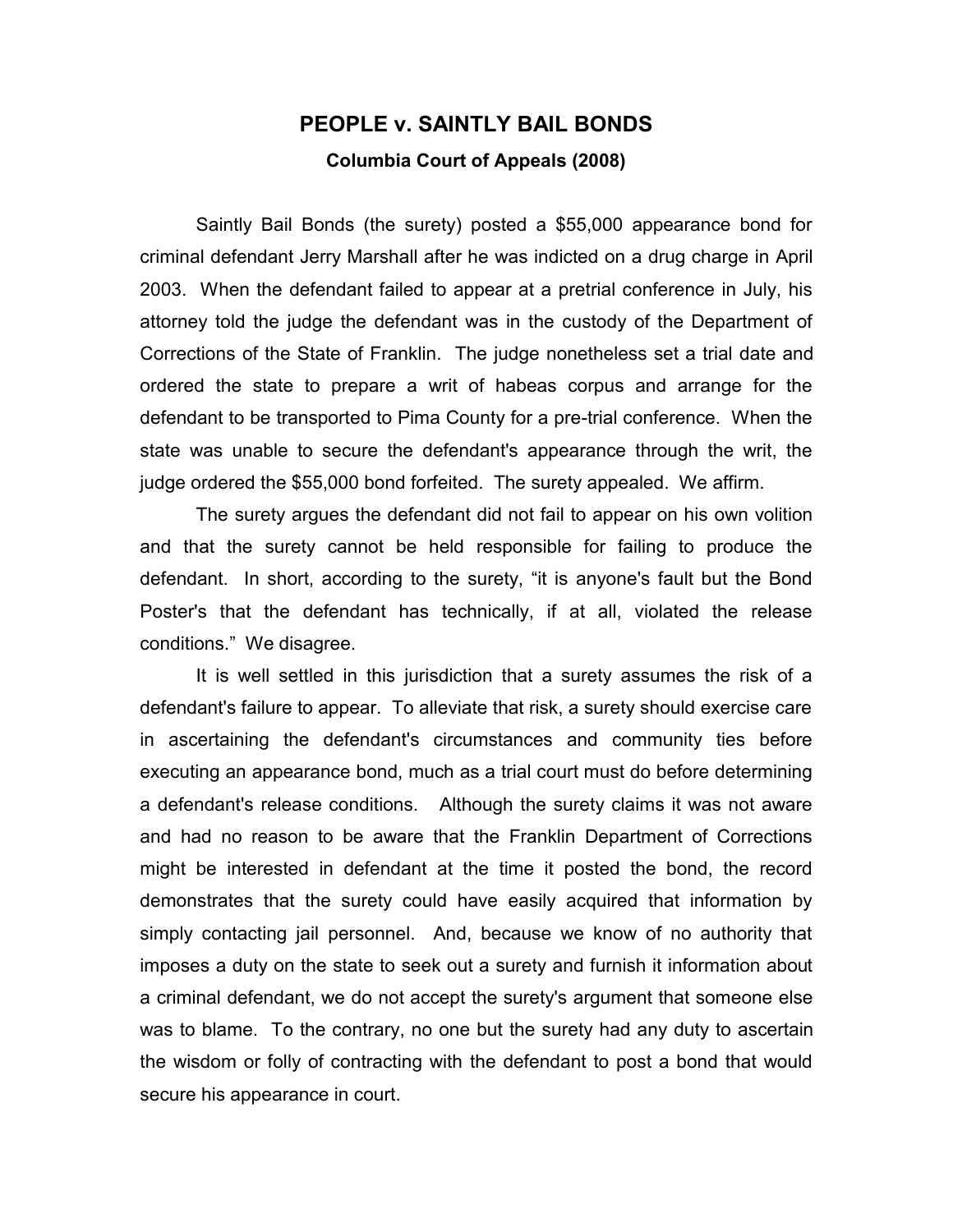The *Nationwide Surety* case does not require a different conclusion. In that case, there was no reason for the surety to know that the defendant was a flight risk.

Nor do we accept the surety's argument that the trial court abused its discretion by rejecting the surety's explanation for the defendant's failure to appear. Once there has been a determination that a defendant failed to appear or otherwise comply with the terms of the appearance bond, except where a statute specifically requires exoneration, the decision to order an appearance bond forfeited or to remit in whole or in part lies essentially in the discretion of the trial court. A trial court may consider all of the relevant circumstances, including the following list of factors that Columbia courts have frequently delineated:

- -- The defendant's willfulness in violating the order to appear;
- -- Whether the surety is a commercial entity (noncommercial sureties are often given more latitude concerning return of some or all of the bond);
- -- The effort and expense expended by the surety in trying to locate and apprehend the defendant to insure the return of the fugitive (lack of effort by the surety to locate the defendant's return justifies forfeiture, as it is necessary to provide an incentive to the surety to take active and reasonable steps to recapture a fugitive defendant);
- -- The costs, inconvenience and prejudice suffered by the State, if any, because of the absence of defendant;
- -- The public's interest in ensuring a defendant's appearance.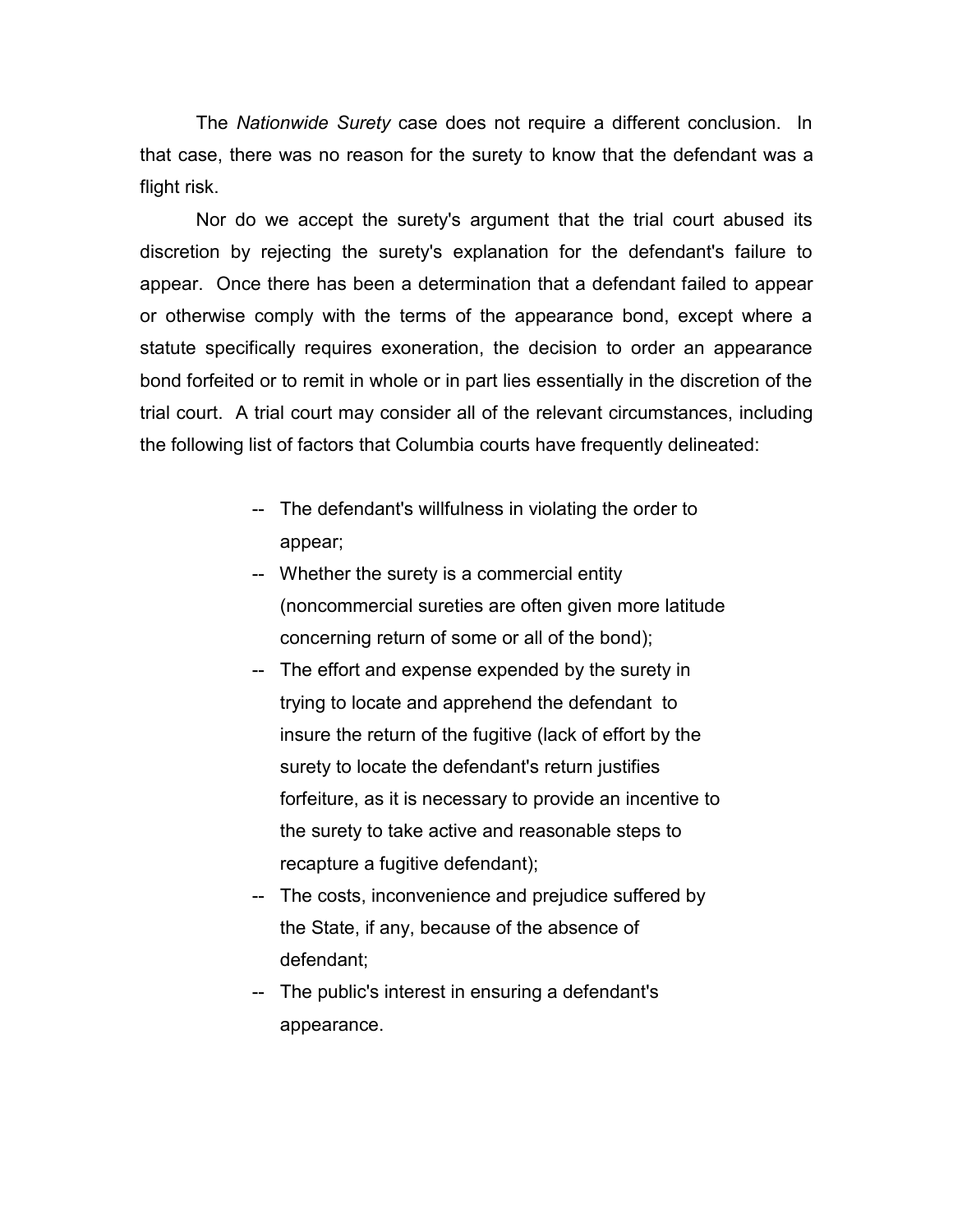Here, there is no indication that the defendant made any effort to attend the scheduled court conference. Defense counsel never asserted that the defendant had expressed any desire to abide by his promise to appear. Indeed, nothing in the record suggests that the defendant had made any effort even to contact his defense counsel. Nor has the surety demonstrated that it expended any effort or expense in attempting to arrange for his appearance.

The trial court's decision to forfeit the bond was not an abuse of discretion. Because the defendant failed to make any effort to appear at trial, he must be considered to have willfully violated the terms of the appearance bond. In addition, because the surety, a commercial entity, expended no effort or expense to produce the defendant, there is no need to protect the incentives of sureties generally to post bonds, and forfeiture serves the purpose of providing proper incentives to sureties to live up to their obligations to ensure that the defendant adheres to the terms and conditions of the bond.

Affirmed.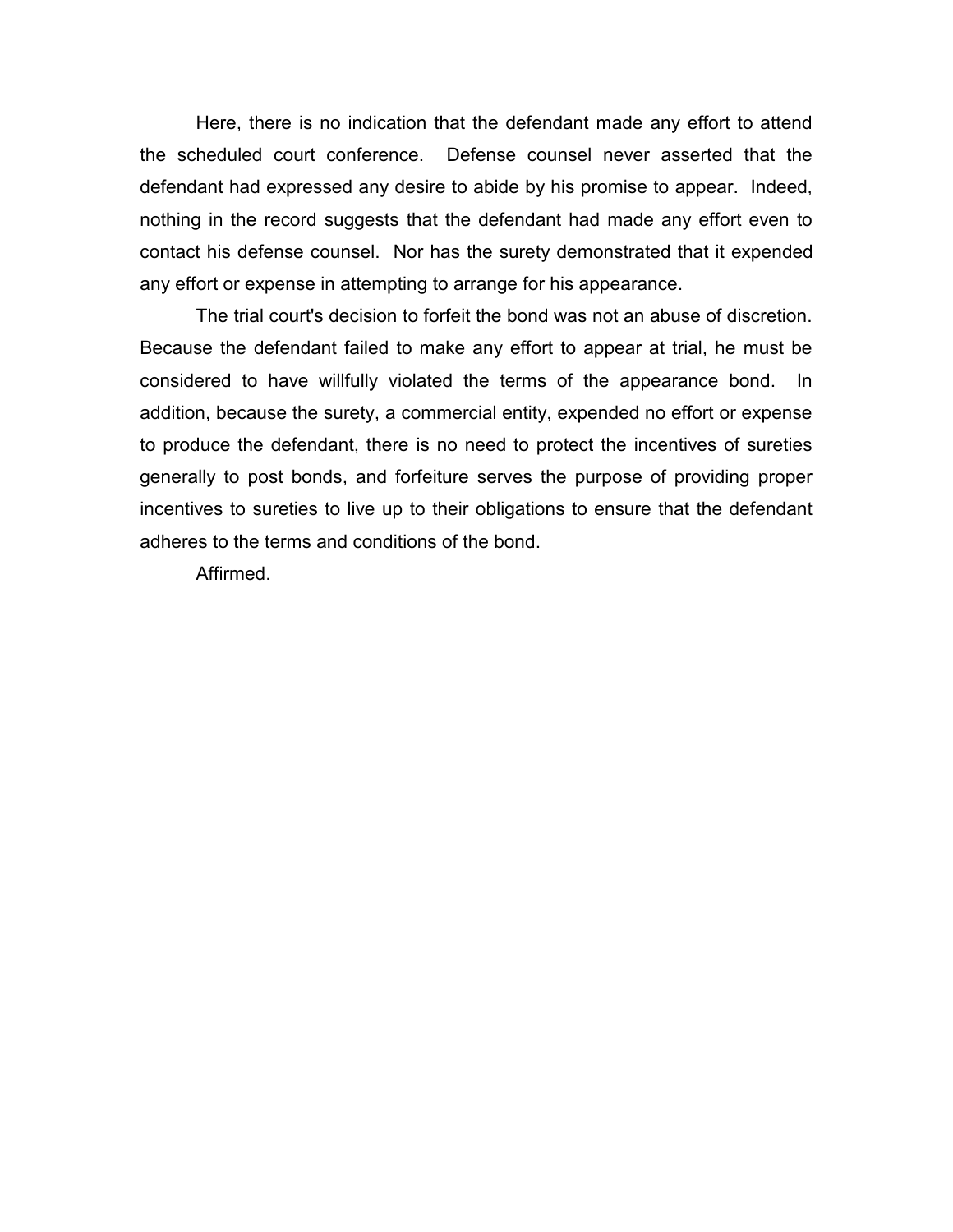## **PEOPLE v. WEINBERGER Columbia Court of Appeals (2003)**

#### FACTS AND PROCEDURAL BACKGROUND

Appellant Weinberger was arrested and charged with possession of marijuana for sale. He appeared before a magistrate for his initial appearance and bond was set at \$30,000. Appellant and others were subsequently indicted for possession of marijuana for sale. Appellant posted the \$30,000 cash bond through his agent and was ordered released from custody on that date. Subsequently, after appellant had failed to appear at a pretrial conference, a bench warrant was issued for appellant's arrest, but no motion was made to forfeit the bond. On the same date the warrant was issued, several motions were argued to the court, including motions to suppress evidence. The court took the matter under advisement for two days and then granted the motion to suppress. The state moved to dismiss the case against appellant, which was granted with prejudice. Shortly after, appellant moved to exonerate his bond. At the bond forfeiture hearing, the hearing officer ruled it irrelevant that the indictment against appellant had been dismissed and ordered the subject bond forfeited.

#### BOND FORFEITURE

Appellant contends that because the indictment against him was dismissed with prejudice prior to trial and prior to the bonds being forfeited, he is entitled by law to have his bond exonerated. It is well established that the termination of a prosecution before forfeiture of an appearance bond terminates a surety's liability on the bond. Additionally, appellants rely on Rule 13(d) of the Columbia Rules of Criminal Procedure to support this conclusion. According to its terms, Rule 13 "shall govern the procedure to be followed in cases between arraignment and trial."

Columbia Rules of Criminal Procedure, Rule 13(d) - Exoneration of Bond, Dismissal of Prosecution, provides: